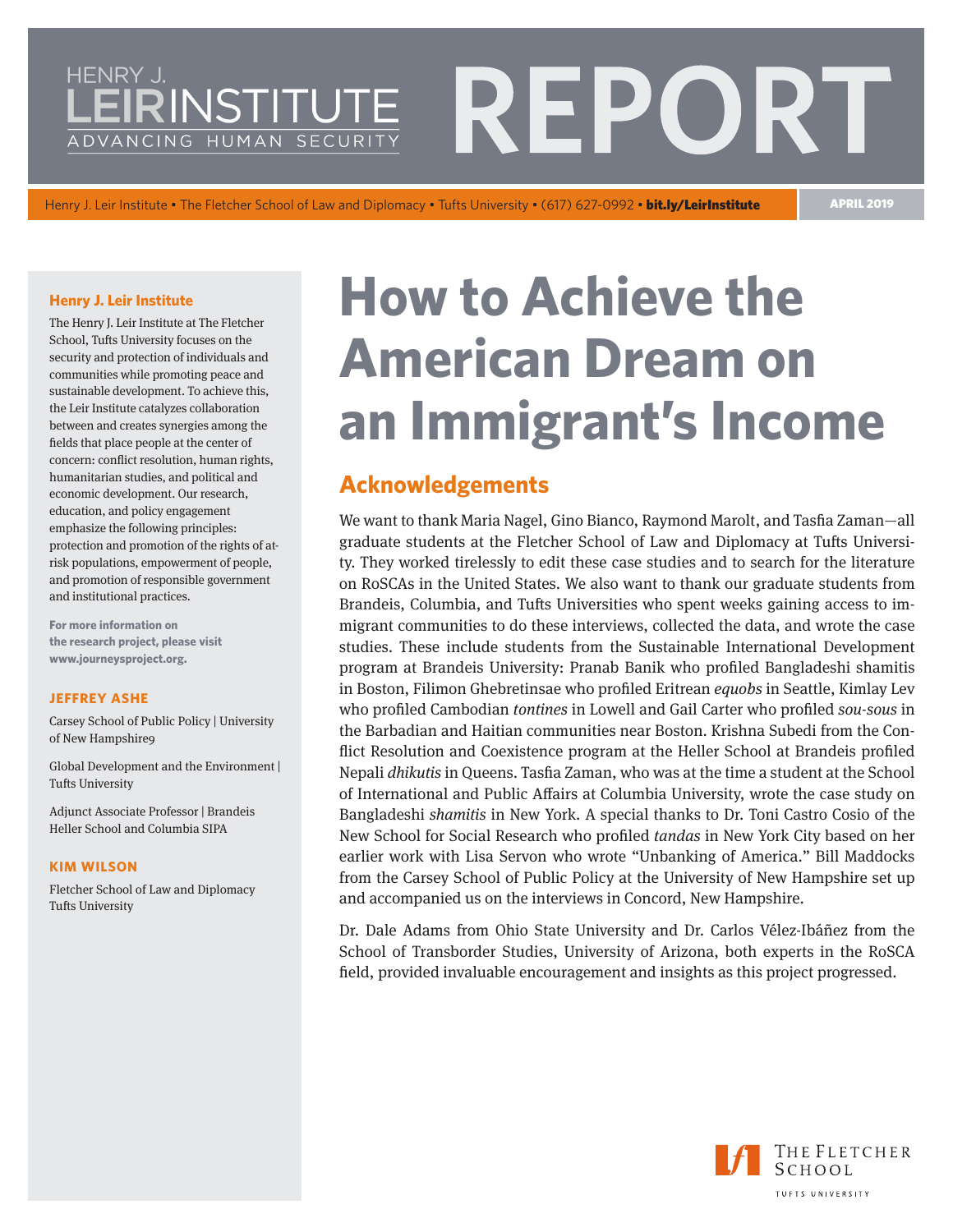# <span id="page-1-0"></span>**Table of Contents**

| <b>Acknowledgements</b>                                                                      | 1  |
|----------------------------------------------------------------------------------------------|----|
| <b>Introduction</b>                                                                          | 3  |
| The Literature on Savings Circles in the United States                                       | З  |
| <b>Principal Findings</b>                                                                    | 5  |
| <b>Case Study Overview</b>                                                                   | 7  |
| Case Studies from South and Southeast Asia                                                   | 7  |
| Case studies from Africa                                                                     | 8  |
| Case Studies from Latin America                                                              | 8  |
| <b>Case Studies</b>                                                                          | 9  |
| South and Southeast Asia: Bangladesh, Cambodia, Nepal                                        | 9  |
| Addressing Financial Needs and Community Well-Being:<br>Bangladeshi Immigrants in Boston     | 9  |
| Cambodian Savings Circles in Lowell, Massachusetts                                           | 11 |
| Nepali Immigrants and Their Disproportional Role in<br>Building Livelihoods in New York City | 13 |
| Bangladeshi Shamitis in New York City                                                        | 15 |
| Africa Case Studies: Ethiopia, Eritrea, Kenya                                                | 17 |
| Ethiopian Cab Drivers in Boston                                                              | 17 |
| Eritrean Migrants in Seattle and Their Savings Circles                                       | 19 |
| Kenyan Chamas in New Hampshire                                                               | 20 |
| <b>RoSCAs among Latin American and Caribbean Immigrants</b>                                  | 21 |
| Profile of a Tanda Organizer in Asheville, North Carolina                                    | 21 |
| Caribbean Migrants in Boston and Their Savings Circles                                       | 23 |
| Tandas in Two Latino Communities in New York City                                            | 25 |
| <b>Bibliography</b>                                                                          | 27 |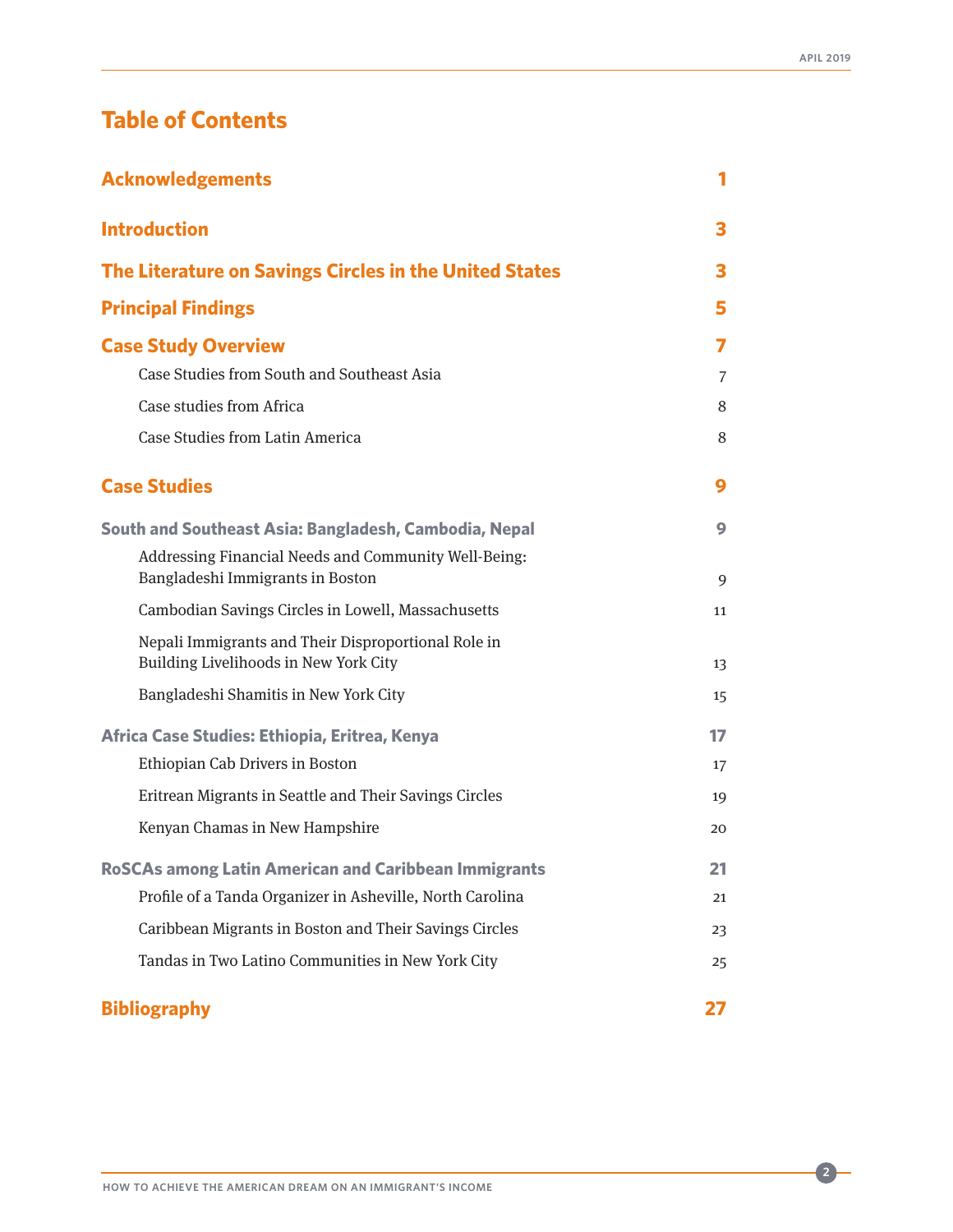# <span id="page-2-0"></span>**[Introduction](#page-1-0)**

The American Dream—being able to earn a good living, buy a home, send children to school, and build a life in the United States regardless of social stature or place of birth—is an aspiration for most who immigrate to the United States.1 While new immigrants may be fleeing violence, poverty, and persecution so called "push factors"—they are also pulled by the prospects of a better life for themselves and their children.

Some immigrants arrive in the United States wealthy, educated, and fluent in English.<sup>2, 3, 4</sup> This chapter focuses on immigrants who may arrive with a few dollars in their pocket, struggle with English, and sometimes are without legal documents.<sup>5</sup> These new arrivals mostly work in low-paying jobs in construction, dishwashing, cooking, domestic cleaning, and adult day care, with many earning an income in the shops of immigrants from their home countries, at least initially.<sup>6,7</sup> Our own research shows that households weave together income from multiple jobs performed by several family members. Income varies from week to week and season to season. Expenses, respondent said, can be just as unpredictable: health care, car repairs, rent, or a death or an illness will almost certainly occur, but without financial buffers in place, these costs set families back substantially.

This chapter focuses on how immigrant households save up in groups (US RoSCAs)<sup>8</sup> to transform income that is irregular, uncertain, and low into regular, predictable, and meaningful sums of cash. This strategy is described by economists as a form of "income smoothing."9 It also highlights important by-products of US RoSCAs, including community-building and leadership skills. In this chapter, we use the terms RoSCAs, savings groups, and savings circles interchangeably.

Our research was done by graduate students who interviewed members of their own ethnic and international communities as well as the co-authors who carried out interviews. This chapter draws on case studies of immigrant communities living in the United States from Nepal, Bangladesh, Cambodia, Eritrea, Ethiopia, Kenya, Barbados, Haiti, Mexico, and El Salvador. The interviews were overseen by Jeffrey Ashe and Kim Wilson with research carried out by their graduate students from Brandeis, Columbia, and Tufts universities. The co-authors trained the student researchers, who had language skills relevant to respondents' countries of origin. These language skills helped them access immigrant communities. Researchers held interviews in respondents' homes and places of work and in local cafes as well as in meeting venues where RoSCA activities were taking place.

# **[The Literature on Savings Circles](#page-1-0)  [in the United States](#page-1-0)**

The literature on immigrant savings circles in the United States is quite limited, but we have used what is available to inform our study. RoSCAs and other types of informal savings are seen by academics as a strategy mostly used in Latin America, Asia, and Africa to fill a void left by the lack of formal financial services. Savings groups, savings circles, and RoS-CAs are sometimes clustered under the larger umbrella of "informal savings" or "community-based savings" and are most common in Sub-Saharan Africa, where membership reaches 25 percent of the adult population in some countries.<sup>10</sup>

**RoSCAs in the United States are less studied than RoSCAs in other countries.** Our research found that those saving informally in the United States are much more likely to be first-generation immigrants drawing on networks in their immigrant communities. These groups often operate invisibly to

<sup>1</sup> See Library of Congress: "Students - Procedure - The American Dream - Lesson Plan | Teacher Resources - Library of Congress."

<sup>2</sup> See Jens Krogstad and Jynnah Radford: "Education Levels of U.S. Immigrants Are on the Rise."

<sup>3</sup> See Jie Zong and Jeffrey Hallock's article, "Frequently Requested Statistics on Immigrants and Immigration in the United States."

<sup>4</sup> See Matthew Painter and Zhenchao Qian's article, "Wealth Inequality among New Immigrants."

<sup>5</sup> See Zong and Hallock's "Frequently Requested Statistics."

<sup>6</sup> See Organization for Economic Co-Operation and Development report, "Immigrants by Sector."

<sup>7</sup> See Elizabeth Grieco's article, "What Kind of Work Do Immigrants Do? Occupation and Industry of Foreign-Born Workers in the United States."

<sup>8</sup> These groups are collectively known as RoSCAs: Revolving/Rotating Savings and Credit Associations. We use US RoSCAs to differentiate these groups from those from their countries of origin.

<sup>9</sup> See Manfred Zeller, "The Role of Micro-Finance for Income and Consumption Smoothing."

<sup>10</sup> See Demirgüç-Kunt, Aslı, et al.'s "The Global Findex Database 2017: Measuring Financial Inclusion and the Fintech Revolution."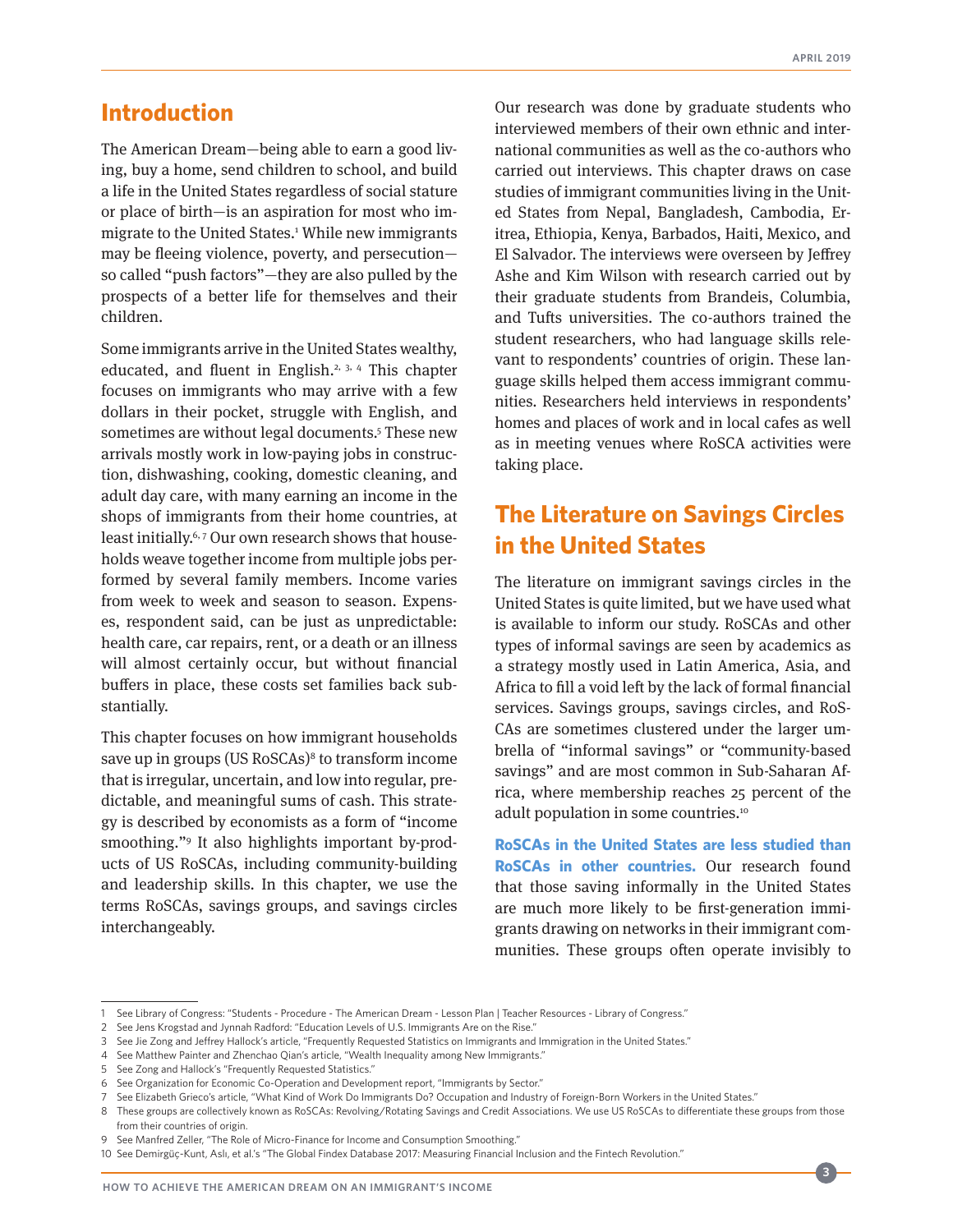outsiders and the public, often in the homes of the organizers. Who joins these groups is based largely on local connections and one's reputation in the community. A handful of studies have managed to understand the inner workings of a few immigrant groups in specific locations across the United States.

The first known study of RoSCAs (then known more commonly as Rotation Credit Associations—RCA) in the United States and their potential benefits was Ivan H. Light's 1972 book *Ethnic Enterprise* in America. Light was interested in understanding why certain ethnic groups fared better in the American economy. When studying Chinese and Japanese immigrants and Africa-Americans living in the Northeast, he noticed that people regularly using different types of informal savings, such as RoSCAs, also owned more businesses. Light hypothesized that the strong social support networks—including RoSCAs—among certain immigrant groups allowed them to perform better economically.

The number of RoSCAs in the United States increased during the 1980s. Aubrey W. Bonnett's study of West Indian African ethnic groups (1981), Carlos Vélez-Ibáñez's book on Mexican and Chicano groups in the Southwest (1983), and Michel S. Laguerre's book on Haitian immigrants in New York City all discussed the role of RoSCAs among immigrant groups. A common thread through these studies was the trust and social capital that is both required and reinforced by these groups. They also documented the strong prevalence of RoSCAs within these immigrant enclaves and the gradual decline of their use as subsequent generations integrated into mainstream society. Vélez-Ibáñez (1983) suggested that an environment of uncertainty and scarcity is what catalyzes the formation of these groups. In the 1990s, literature on RoSCAs in the United States diminished. One notable exception was the work of Joel Millman (1997) that chronicled the impact of immigrant groups on local economies in the United States. Millman's book was meant to present the case for pro-immigration policies. Still, the theme of RoS-CAs and informal financing in general—and their importance in allowing immigrants to prosper—was a common one throughout his case studies. Millman profiled immigrants from Caribbean countries who revitalized neighborhoods in Brooklyn, undocumented Mexican farm laborers who have since become prosperous farm owners, Gujarati immigrants from India who now dominate the ownership of motels along interstates, and the growing number of Senegalese street traders in New York City. Shirley Ardener and Sandra Burnham's 1995 book *Money Go Rounds: The Importance of Rotating Savings and Credit Associations for Women* profiles the RoSCAs of South Asians in Oxford, Somalis in the UK, and Koreans in Los Angeles along with the RoSCAs in several other countries.

In the 2000s, scholarship on RoSCAs in the United States continued to be scarce. Joong-Hwan profiled the savings habits of Korean-born immigrants working in nail salons (2007), and Carlos Vélez-Ibáñez published a new book on Mexican immigrants and Chicanos living in the American Southwest (2010). Both studies highlighted the importance of trust, social capital, and shared identity in successful RoSCAs. Two currently unpublished works profile immigrant groups in New York City: Silva Thompson's 2016 and Habiba Ibrahim's 2016 dissertations. Lisa Servon's 2017 book *The Unbanking of America*  includes a chapter on the importance of tandas in Mexican immigrant communities work and Mauricio Miller's 2017 book, *The Alternative: Most of What You Believe about Poverty is Wrong,* describes how vulnerable communities are taking charge of their own development, including by forming RoSCAs. Dale Adam's 2017 paper, "The Expanding World of Self-Help Financial Groups," presents a comprehensive typology of savings circles with examples drawn from around the world. Dale Adams and Carlos Vélez-Ibáñez are among the world's leading experts on RoSCAs and have been helpful to the authors.

Given the recent political and economic climate on immigrant populations in the US, it is time to take a fresh look at what these savings groups offer their members, and what they could potentially teach Americans about the importance of disciplined savings and mutual support in achieving the "American Dream." In carrying out this research, we recognize that we have barely scratched the surface of the depth and variety of informal savings mechanisms used by these immigrant communities. Further research is needed to understand the policy and programmatic implications of these findings, to showcase savings groups' strengths, and to create exemplary savings models for future immigrants and Americans alike.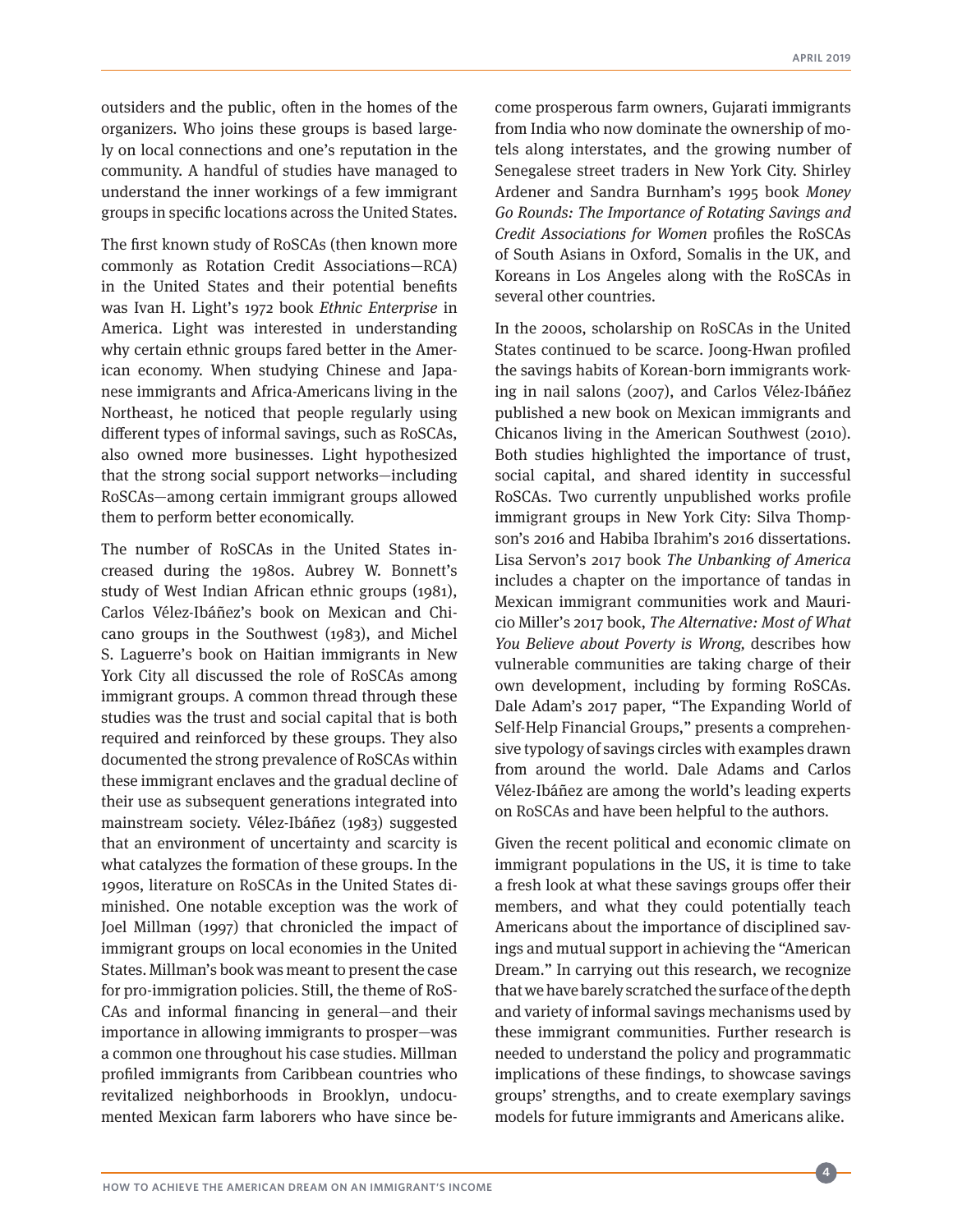# <span id="page-4-0"></span>**[Principal Findings](#page-1-0)**

In the case studies profiled here, RoSCA organizers told the researchers how they selected members, set rules to protect the funds of individual members, and maximized choice and flexibility, both in the timing of contributions and in the mechanics of payouts. Respondents spoke at length about what motivated them to undertake the time-consuming and financially risky task of participating in the groups. Group organizers told about the satisfaction this work provided them and how RoSCAs formed community, built skills, and supported entrepreneurship. We discuss the highlights of these interviews below.

**US RoSCAs draw on traditional mechanisms from members' countries of origin.** Although group members hailed from different parts of the world, the processes of group membership are remarkably similar: small acts of thrift render sizeable payouts that can be banked, remitted home, or spent on something useful. As with RoSCAs elsewhere, US RoSCAs are shaped by member rules that emphasize the values of accountability, flexibility, and fairness. While a specific RoSCA's "DNA" might be traced to Latin America, Asia, Africa, or the Middle East, US RoS-CA members set rules tailored to the United States context. Geographic distances, workday demands, bus schedules, income levels, timing of income, and availability of meeting spaces all factor into the rules about when to meet, how often to meet, where to meet, and the value of a hand or share (the weekly or sometimes monthly contribution members make to their RoSCA).

As with RoSCAs elsewhere, members of US RoSCAs make regular contributions, usually in cash. After a predetermined period, they receive a lump sum or payout during their turn in the rotation. Despite the new context, members reported that their RoS-CA traditions—*tandas* (Mexico), *dhikutis* (Nepal), *tontines* (Cambodia and West Africa), *sons* (Haiti), partners (Jamaica), committees (India and Pakistan), or *gamieyas* (Syria and Iraq)—are flourishing. Even though they operate informally with no legal recourse if payments are not made, most RoSCA organizers reported few payment problems. Though the details vary, their values and overarching purpose do not. Members are able to amass funds that,

were it not for their RoSCA, would be difficult to accumulate.

Our research shows that the key to a successful RoS-CA is disciplined savings and mutual accountability. Despite many urgent demands (and spending temptations), we heard time and again that making RoSCA contributions had to become a member's top spending priority. As one Nepali woman explained: "not making a payment is social suicide." This is because being part of a RoSCA offers more benefits than just the payout. Many said that RoSCA membership is akin to having an insurance policy. If one member can't make a payment, another member, usually a friend in the same group, will lend her funds so that she can make her RoSCA contribution. Members often help each other when there is a death or illness in the family or when a wedding looms. After all, today's helping member could be tomorrow's needy member.

**However, payouts were the main reason for joining.**  Payouts in the US afford members a cushion of cash to help them pay rent, fix a broken car, buy appliances, or pay for a medical visit. Our respondents reported that RoSCA payouts arrive predictably and lessen a need to take on debt or to borrow from relatives or friends who themselves may be short of cash. They also said that as household income increases or become steadier, members often contribute more to their RoSCAs, with payouts measured not in weeks or months, but in years. Larger payouts mean that members can fulfill their longer-term objectives, such as purchasing a convenience store, a food cart, or a restaurant. It also means they can buy a car for a ride-share business, pay tuition for their children's university education, or build equity through a down payment on a home.

As with RoSCAs in other countries, the members of US RoSCAs decide the amount and timing of their regular contributions and their payouts. Below are a few examples of how RoSCAs members have used their payouts:

• A Salvadorian woman living in Brooklyn contributes \$200 a week to a RoSCA run by a Mexican immigrant. She uses her payout to send her children to a university in El Salvador and is saving to start a café with another *tanda* member.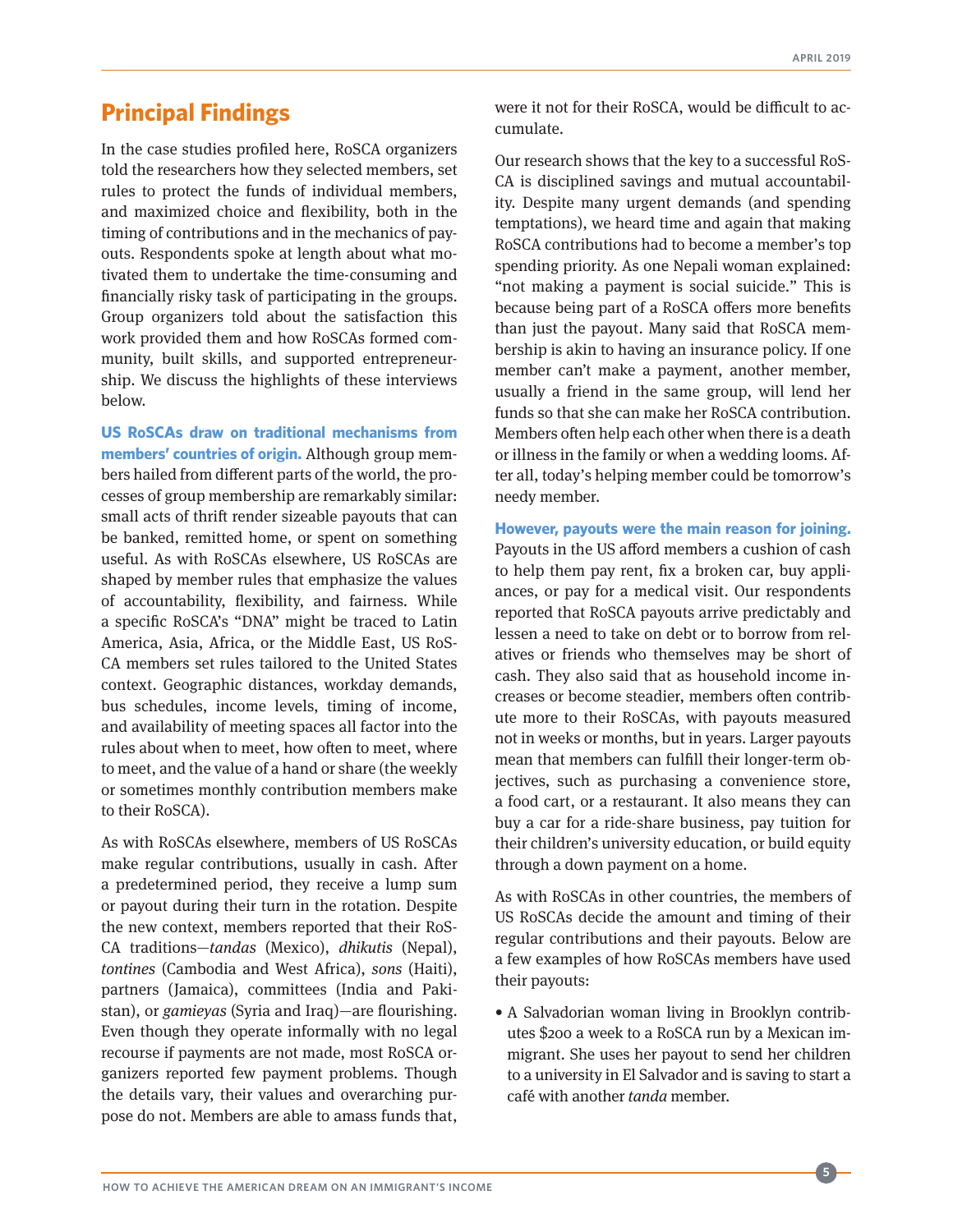- In Concord, New Hampshire, thirteen Kenyan women meet by phone the third Sunday of each month. They each contribute \$163 to their *chama* to purchase retirement homes in Nairobi. They also contribute \$10 per month each toward an emergency fund.
- In Asheville, North Carolina, Mexican immigrants pool their payouts in a tanda to purchase the land under their trailers so they can't be forced to move in this rapidly gentrifying city.
- In Queens, seventy Nepali immigrants each contribute \$1,000 per month to their *dhikuti.* They use their payouts to start businesses, purchase houses, and to help new immigrants cover costs of resettling in the United States.
- In Boston, Ethiopian taxi drivers at Logan Airport use their *equobs* and the *iddirs* to buy new vehicles or to insure their relatives are buried with dignity.

Trust was mentioned in every interview as the key factor to RoSCA success. Members need to trust that their payout will arrive on time and intact. To ensure this, organizers create rules about who can join a RoSCA and how to reduce the risk posed by its newest members. Often, the RoSCA rules dictate that new members are required to be relatives or workmates of other members. With their credit-worthiness still unproved for a payment cycle or two, new members are typically the last ones to receive their payouts. Their placement at the end of a cycle ensures they will keep contributing throughout. Often, members who bring in new members are responsible for the payments of those they sponsor until the new members prove themselves.

**Respondents noted that while rules were important, flexibility was also key.** Those who urgently need money can negotiate their placement in the payout cycle. Flexibility as a value also manifests itself in RoSCA contributions and payouts. Those who can save more "take two numbers" and receive twice the payout. If two members who don't have enough income for a regular contribution can partner up, each receiving half a payout.

Some RoSCAs allow members to bid on their placement in a rotation. A member who needs or wants the money immediately contributes more than other members to earn her place at the beginning of the cycle. Those waiting to be paid at the end of the cycle often receive substantially more than they paid in, primarily because of interest payment accumulations throughout the cycle, although the risk of not getting a payout or receiving only a partial one is greater.

**The social dimensions of RoSCAs, as with RoSCAs elsewhere, are a major benefit.** In the African, Latin American, and South Asian RoSCAs, meetings become social gatherings and occasions to participate in festivals celebrated in their home countries. In Queens, Nepali immigrants join larger groups where they contribute to celebrations or top up an emergency fund to help relatives back home. The same is true of Congolese immigrants living in New Hampshire. Some respondents reported that their RoSCAs have a social fund. Were a member or a relative back home to die or fall ill, the social fund will kick in to partially or fully cover expenses. As already mentioned in other RoSCAs, members make a voluntary contribution to help a member in need.

As RoSCA membership matures, using RoSCAs to start or purchase a business becomes possible. For example, several Eritrean men in a Seattle RoSCA saved to open a collective business. Five Kenyan men in a RoSCA in New Hampshire came together to start an adult daycare business. The Bangladeshi leader of a shamiti with 48 members each contributing \$2,000 per month provided advice and assistance to peers starting or purchasing convenience stores. In Queens, Nepali immigrants saw starting a business as the principal way to achieve the American Dream.

**Incentives for organizing RoSCAs varies.** RoSCA organizers typically are tasked with running meetings, collecting payments, and keeping good records. Some organizers manage their RoSCAs as a socially beneficial exercise. In these instances, organizers volunteer their time. In other instances, organizers manage their RoSCAs as a business. As a financial incentive, some organizers receive the first payout of the rotation, effectively receiving an interest-free loan. One Nepali organizer in Queens receives over \$2,000 per month to manage two large dhikutis, one with 40 members and the other with 91 members. Many organizers receive a "tip" when a member receives a payout. Some organizers manage multiple RoSCAs at the same time.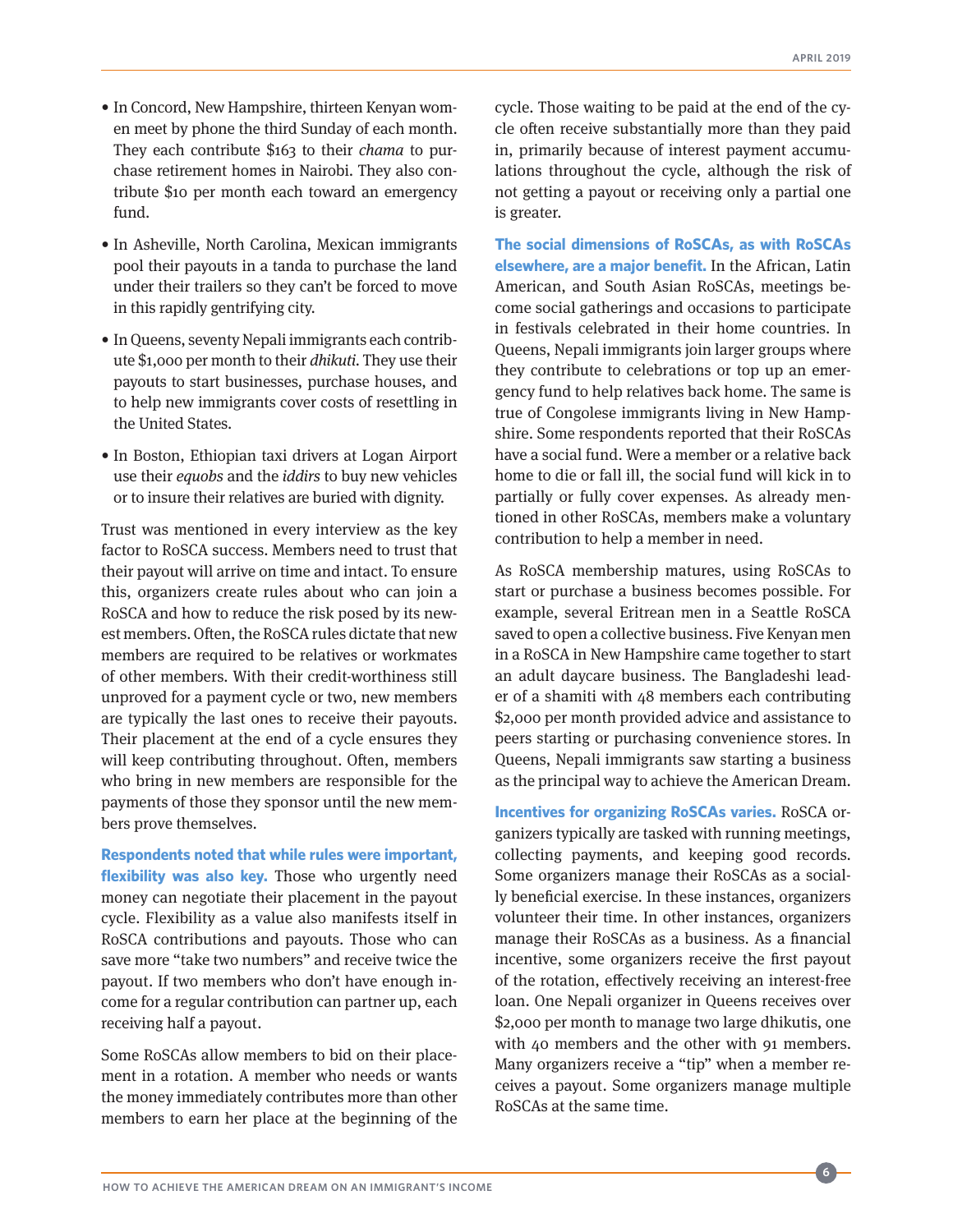<span id="page-6-0"></span>Organizers harvest indirect financial rewards as well. For example, a Mexican organizer managing a large tanda loans money with interest to members of his RoSCA. Other organizers sell merchandise to members.

**RoSCAs are hidden within the US economy, making their impact difficult to measure.** The case studies in this chapter disclose a robust, informal financial system churning alongside the United States formal financial system. This RoSCA-fueled economy is invisible to outsiders. Time and again when the authors presented the RoSCA case studies to United States regulators, banks, and non-profit executives, the audience expressed astonishment that these savings devices are operating under their noses. In Bloomington, Indiana, the staff of an agency focusing on housing did not know that the women she had been working with for years were part of a tanda.11 The senior staff of a credit union in Albuquerque did not realize that most of their Latino staff was regularly saving in their RoSCAs.12

The hidden nature of US RoSCAs makes any exercise in head-counting one of conjecture. There is no RoS-CA registry, no place to identify RoSCAs on federal forms or to account for them on bank or tax documents. Even if RoSCAs could be registered, the authors believe that members would not freely admit to outside authorities that they participate in one. As a Haitian cab driver told one of the authors: "You can take my bank account, you can take my taxi, but don't take away my sols [Haitian RoSCA]. If the bank thinks I am in one sol, and I am active in four, they will invite the US government to visit me. And that will be the end of my savings plan." This driver had been able to purchase a hackney license for \$250,000 and add two cars to his taxi fleet through a combination of leases and his RoSCA payouts. Whether his fear of the United States government stemmed from a real or imagined threat, our respondent believed that "Uncle Sam" would not hesitate to fine him harshly or shutter all his RoSCAs.

With RoSCAs so firmly hidden within the United States economy, surfacing their numbers might be a challenge not worth undertaking. The key to understanding them is to know what they do and how they do it, which is what we set out to do in this chapter.

# **[Case Study Overview](#page-1-0)**

Case studies are drawn from conversations with immigrants from South Asia, South East Asia, Latin America, and Africa.

# **[Case Studies from South and](#page-1-0)  [Southeast Asia](#page-1-0)**

In our first case study—in Boston, Massachusetts—a group of Bangladeshis collects \$96,000 every month. Two of the 48 members receive \$48,000 each month to launch or grow a business or to pay the down payment on a home.

Next, several respondents in Lowell, Massachusetts, weigh in on their experiences with the Cambodian tontine applied to a US setting. Not all RoSCAs are a success—gambling and cheating being prime reasons for failure. However, those that do succeed have patient members willing to wait to the end of a cycle for their payouts. These patient participants receive far more than they made in their cumulative contributions because those who receive their payouts pay a premium for the privilege. Many businesses in the thriving Cambodian community in Lowell are financed with payouts from tontines. Payouts are also used to purchase homes.

Our third case study takes us to the Jackson Heights neighborhood in the Borough of

Queenswhere Nepalis have organized themselves into dhikutis. We learn about an organizer managing one group of 40 and another of 91 members. He insures that all will pay because each member has three guarantors.

In our fourth case study, we see how a lottery RoSCA in New York City operates. Inspired by a Bangladeshi version of the RoSCA, the *shanchchay shamiti,* it uses a lottery system where members are thrilled when they receive a payout at a meeting. At each meeting, a new winning ticket is drawn from a bowl of lottery tickets. The element of surprise keeps members in suspense.

<sup>11</sup> Interviews carried out January 8–11, 2019, in Bloomington, Indiana, by Jeffrey Ashe.

<sup>12</sup> Conversation with Eric Kinman, founder of Solidarity Foundation and cooperative expert, 2017.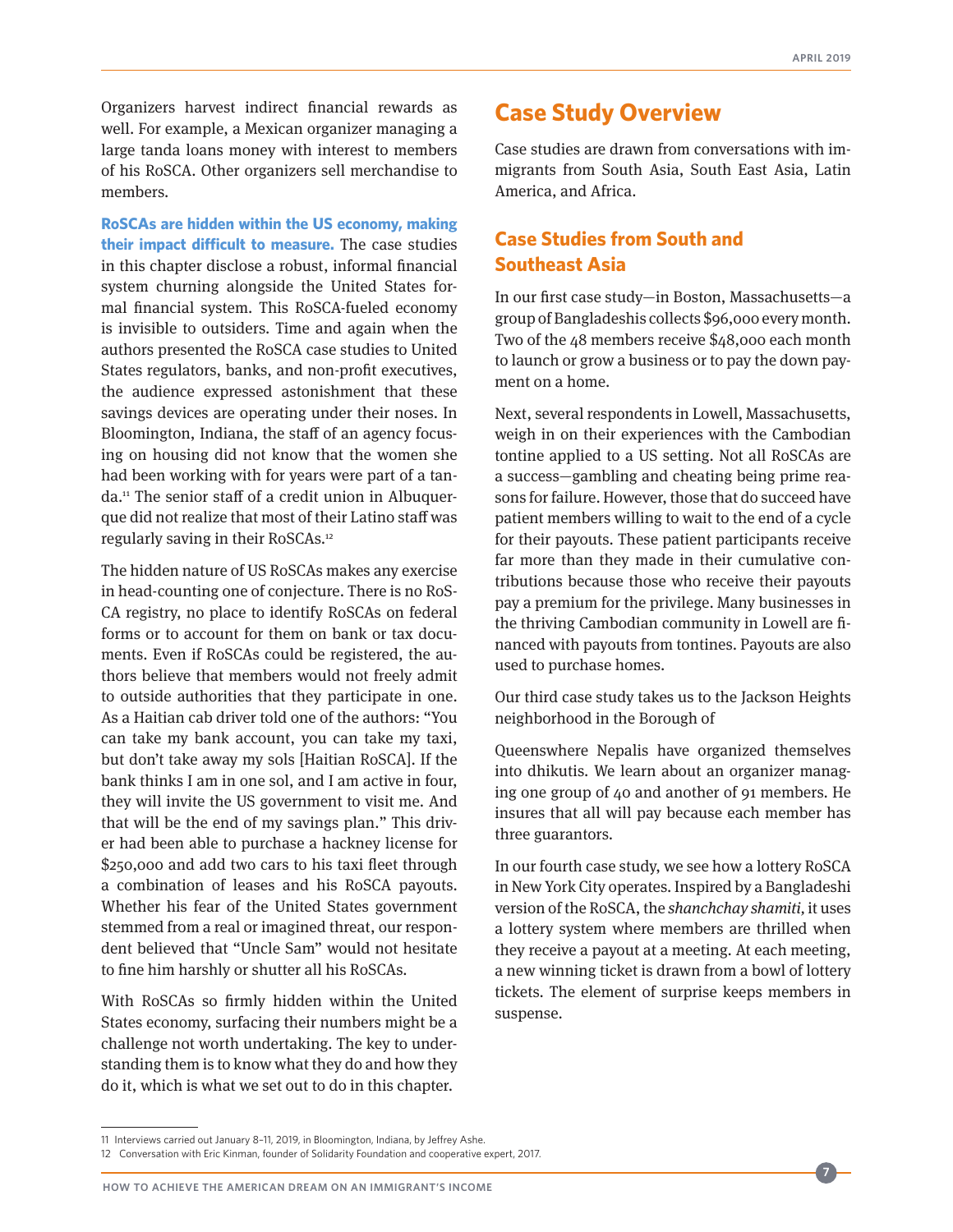# <span id="page-7-0"></span>**[Case studies from Africa](#page-1-0)**

In our fifth case, we shift towards the stories of African immigrants. We recount how a group of Boston taxi drivers expands on the Ethiopian RoSCA, also called an equob, to create a US version of an iddir, an insurance fund. Using communally pooled funds, this group pays out up to \$10,000 for the purposes of helping members pay for expensive funerals and even to fly the deceased back to Ethiopia for burial.

The following case takes place in Seattle, Washington. Here, a RoSCA made up of retired women and women working as custodians and health workers apply methods of the traditional equob, the Eritrean expression of a RoSCA, to their small group of ten. But, the US version of the equob is not just for elderly women; we learn that equobs have sprung up in Seattle with male members who are saving to collectively purchase and manage businesses.

The seventh case study takes place in Concord, New Hampshire, and describes two Kenyan chamas: one for women saving for their retirement back in Kenya and the second for men who are using their investments to start a collective day care business.

# **[Case Studies from Latin America](#page-1-0)**

Our eighth case transitions towards the experience of Latin Americans with RoSCAs, where in Asheville, North Carolina, a RoSCA organizer draws on traditions of the Mexican tanda. Through a clever mix of partnerships, she can generate payouts that are partial amounts of \$5,000—the value of a turn or payout for those who cannot make the full payments—or multiples of \$5,000 for those who have more resources to contribute.

The ninth case study centers on the Caribbean-inspired *susu* (or sou-sou), where we learn how two organizers build their groups, becoming "the chief, cook, and bottle-washer." Besides fulfilling a social mission for its members—whose countries of origin include Guyana, Trinidad, Haiti, Jamaica, Dominica, and countries in Africa—both see their RoSCAs as important generators of cash for their members. And what about the organizers? As one says, "Oh yes, the Banker makes money, Dear." The "tip" is their way to say "thank you."

In the last case study, our case-writer profiles another example of the Mexican tanda adapted to New York City. The organizer is a Mexican man who has organized tandas for thirteen of the fifteen years he has lived here. He also lends money at interest to those who cannot make a payment. One member from El Salvador describes how she uses her payout to support the university education of her three children back home. She is now contemplating opening a café with a fellow member.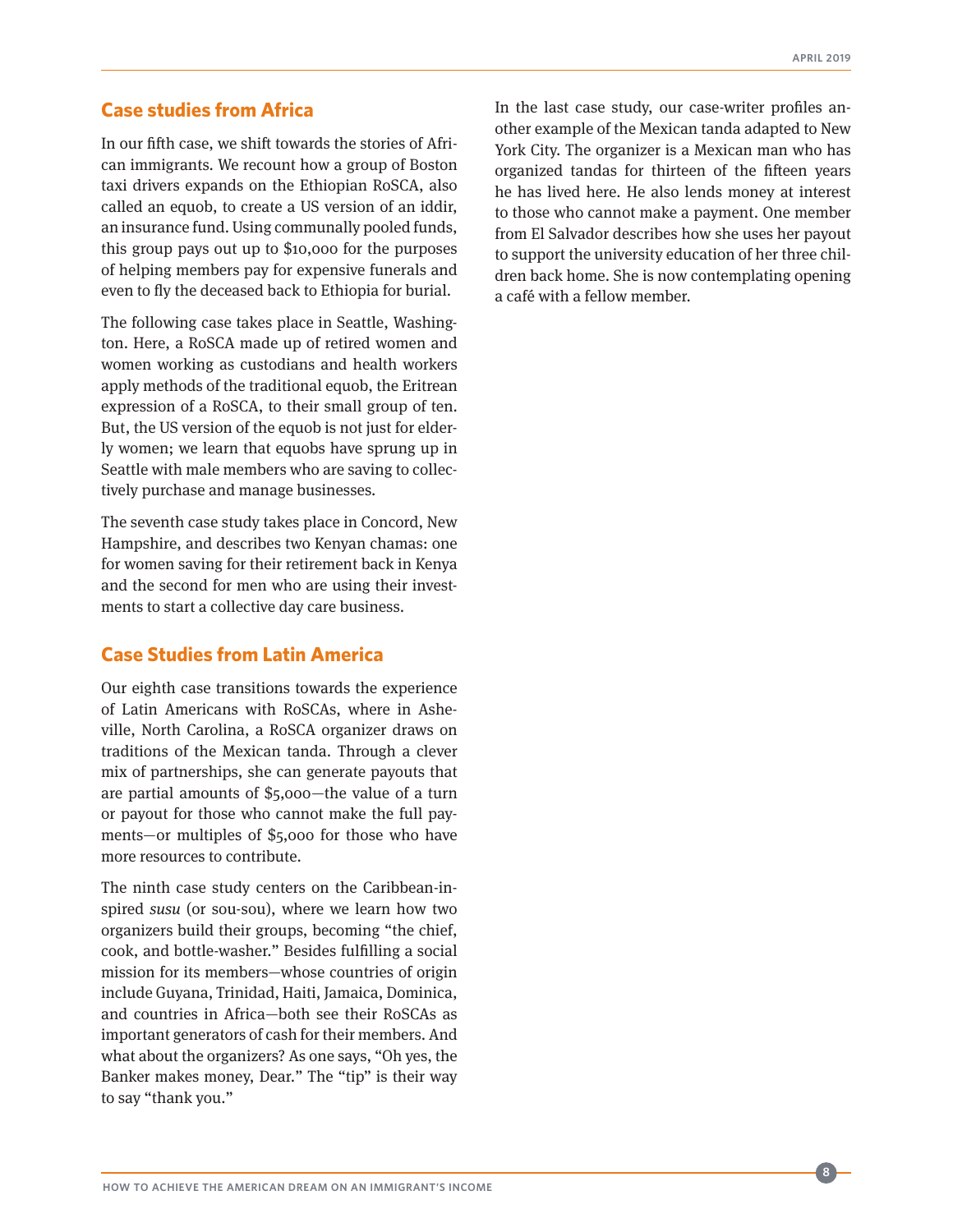# <span id="page-8-0"></span>**[Case Studies](#page-1-0)**

Please note: The names used in the case studies have been changed to protect the identity of those interviewed.

**[South and Southeast Asia:](#page-1-0)  [Bangladesh, Cambodia, Nepal](#page-1-0)**

# **[Addressing Financial Needs and](#page-1-0)  [Community Well-Being:](#page-1-0)  [Bangladeshi Immigrants in Boston](#page-1-0)**

By Pranab Banik

#### **Background**

This case study explores how a "turn *shamiti,*" a type of Bangladeshi RoSCA, meets the needs for finance, belongingness, and community for Bangladeshi immigrants.

As I learned about how the shamitis work, I became intrigued by the simplicity and flexibility of how they mobilized savings and by the community and well-being that developed among the members. As a microfinance expert who has worked for many years in Bangladesh for BRAC, one of Bangladesh's largest microfinance providers, I was amazed to see how these groups managed risks, identified challenges, and found solutions without any outside institutional support. It is almost as if they had replicated many of the benefits of the Bangladeshi micro-finance model as a no-cost way to serve their needs.

I was eager to learn more about how shamitis work. At first, I found it difficult to find someone willing to talk with me, but after a while, I found members of different Shamitis willing to open-up about their experiences. Ali, one of the members, disclosed his own story and then introduced me to others.

Ali became an important informant and told me how he opened his own convenience store after seven years of hard work for others. Now, he is the part owner of five other convenience stores while also serving as the general secretary of the Convenience Store-Owners' Association of Boston. Ali estimates that 40 percent of the convenience stores in Greater Boston are owned by Bangladeshis. Their savings

through their shamitis helps explain this remarkable achievement. Through Ali I met Asif.

## **Asif's Story**

Asif came to America sixteen years ago, dreaming of a prosperous life in the United States. In his early years he felt isolated and disconnected. Asif thought he could overcome his situation by launching a business of his own, but he couldn't raise the necessary capital. He had worked seven days a week for years as an employee in a convenience store owned by someone else. He said, "I worked extremely hard, but I was not able to enjoy the fruits of my labor." He knew he could successfully run this type of business, but he lacked start-up capital. "This is not an individual issue. I have met several Bangladeshi immigrants interested in small business who are facing difficulties in realizing their potential due to lack of capital," he said. As he thought about a solution to his problem, he remembered how his uncle who lived in Bangladesh had organized a shamiti that made his uncle "a hero in his business and community." Asif remembered:

> *One day when I went to meet my maternal uncle in his cloth store located at Mirpur, Dhaka, I was amazed to see 30 people gathered there that night. Each deposited 5,000 Bangladeshi takas with one of the members receiving a payout of 150,000 takas [about \$1,800]. I learned that they were not only going for the chance of winning the payout but also to discuss their business and social issues. For example, during that same meeting a businessman asked for help in finding an employee for his store. Immediately his problem was solved by another member willing to support him in this difficult time. The meeting ended with a dinner.*

Asif saw that his uncle in Bangladesh was able to expand his business quickly while becoming a hero in the community. Asif wondered if a shamiti would also be beneficial for the Bangladeshis living in the Boston area. Like those who were members of his uncle's shamiti, many Bangladeshi immigrants here had small businesses or plans to start a business of their own. Although they had similar needs, it was not easy for Asif to convince them to understand the benefits. "They were scared and questioned if a shamiti in the US was even legal." They were afraid that someone could disappear, taking all the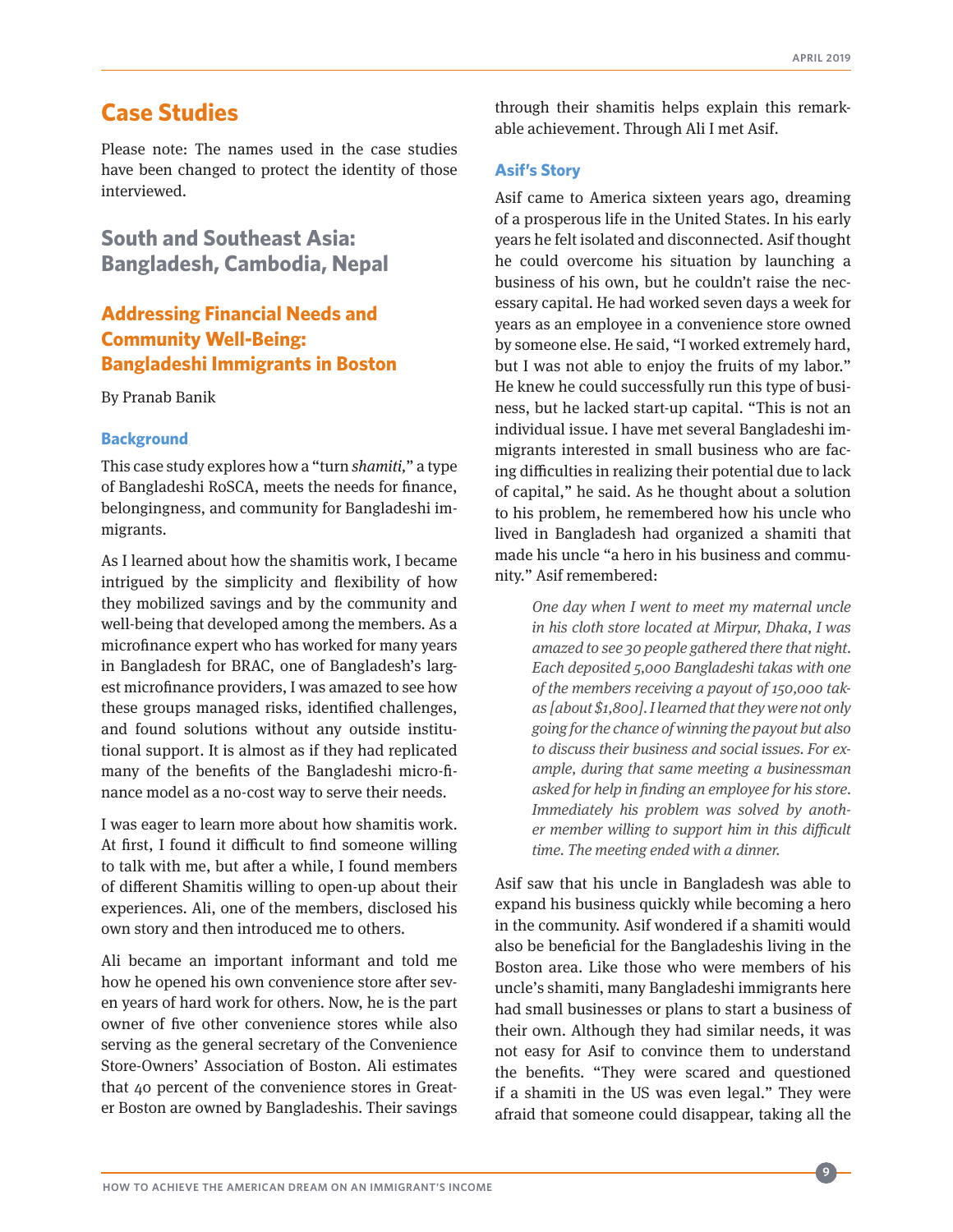money after the first turn. "It was really hard at the beginning and I had to go door to door to motivate them and to think positively." But, he persevered. With another Bangladeshi and former colleague, Asif recruited 19 other Bangladeshis to their shamiti. Most were friends and relatives who had known and trusted each other for a long time. The initial 19 members agreed to purchase 26 shares every month for 19 months. Each share was worth \$1,000. Some agreed to purchase more than one share so their payout would be larger. For example, if one member purchased two shares each month, he would be contributing \$2,000 to the shamiti every month. His payout would then be \$38,000 instead of \$19,000.

The members selected as their leader an older, trustworthy, and well-respected businessman in the community. Both Asif and Ali were excited to see that after a few months the members were increasingly optimistic and confident and had a strong sense of solidarity. They began to feel that their group was there for them in any situation.

After the completion of the first cycle of their "turn shamiti" in 2017, Asif and his associates formed a new "turn shamiti" consisting of 48 members. They increased the value of each share from \$1,000 to \$2,000; the total contribution jumped to \$96,000 per month. Two members received a \$48,000 payout every month so that the cycle could be completed in two years. To manage such a large group, Asif divided members into four groups of twelve, each with a leader who manages the payments for his group. That way Asif would only need to collect from four members. Asif is now thinking about a shamiti with 96 members.

Asif used his \$48,000 to become a partner in a new business. Another member who received his payout at the same time, lent Asif his. He said, "Today, he supported me. In the same way I will support someone else when he needs it."

Asif added that there are non-monetary benefits to being part of a shamiti. For example, he mentioned the recurring problem of finding help for his business. This is no longer an issue as the members collectively find employees and even lend their employees to other members from time to time to help get them through difficult situations. He added that Bangladeshi immigrants have greatly benefitted

from the resulting informal job network created through the shamiti network of friends.

Asif reflected, "[for] half a decade I worked hard for others in a convenience store with little pay and no prospect of moving upwards. My life was stressful, and I searched for other opportunities." He said his shamiti helped him enjoy the fruits of his labor.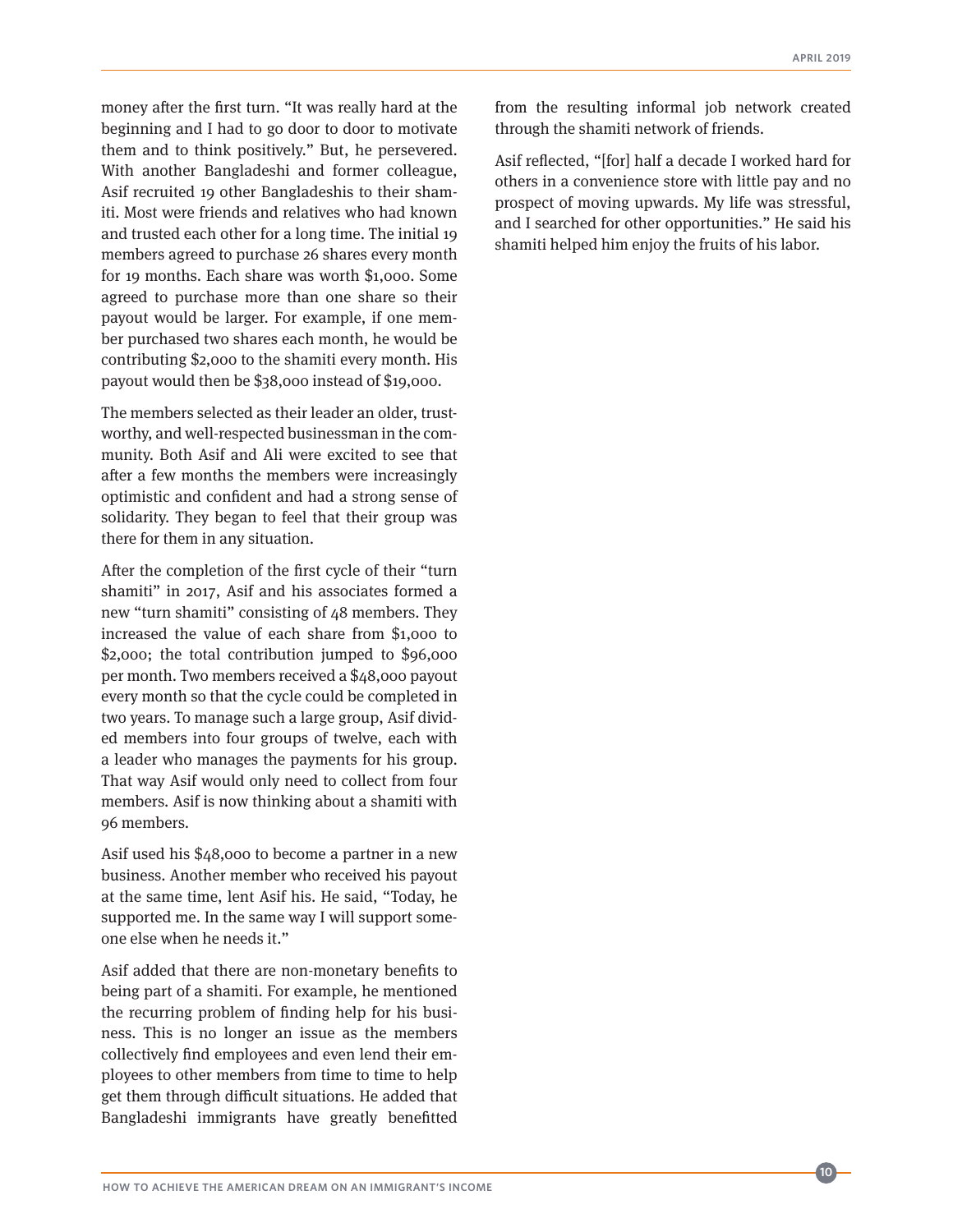# <span id="page-10-0"></span>**[Cambodian Savings Circles in Lowell,](#page-1-0)  [Massachusetts](#page-1-0)**

By Kimlay Lev

My uncle, a Buddhist priest living in Lowell, helped me gain access to a community to study the *tontine*, the Cambodian version of a RoSCA. What follows stems from the connections my uncle provided me.

Cambodian refugees began to arrive in the United States more than three decades ago. The first to come were the educated elite who had the means to escape the Pol Pot regime, which killed more than two million Cambodians between 1975 and 1979. The second wave of immigrants were those who lived through the genocide and then spent years in camps on the Thai-Cambodian border before settling in the United States as refugees. Unlike the first wave, they had little formal education and had previously worked as smallholder farmers. Most Cambodians settled in either Long Beach, California, or Lowell, Massachusetts, and the surrounding areas. They chose Lowell because a few Cambodians had settled there earlier and because the city offered an abundance of jobs for low-skilled laborers and had "refugee-friendly" government policies. Lowell's Theravada Buddhist temples were also an attraction. The temples served not only as places for worship but also for building a sense of community.

## **Tontines in the Cambodian Community of Lowell**

Tontines play a critical role in the financial development of Cambodia refugees and are an important source of funding for new businesses and home purchases. The fact that almost every Cambodian in Lowell has a bank account does not stop them from getting involved in a tontine. Tontines in Lowell consist of between 15 and 50 members, who each contribute up to \$1,000 per month. Unlike many RoS-CAs, where each member in turn receives all they have contributed over the cycle, Cambodian tontines are examples of "bidding RoSCAs." The money collected at each meeting is given to the member who agrees to pay the most in additional interest payments over the cycle. Those who can afford to wait will have contributed substantially less than the payment they receive so they earn a profit on their savings.

*Denh,* which means to bid, is very helpful to those in need of money despite the risk. The Tontine "master" collects and keeps the money and facilitates the bidding process. The master is responsible for paying on behalf of any member who fails to pay. However, they benefit by receiving the first payout without making the large additional interest payments that those who bid early are required to make. Still, the risks can be substantial.

**Mrs. Sea,** who had been a master of a tontine group since she first moved in Lowell in 1982 said, **"tontine can make you rich and tontine can also destroy you." Mr. Chin** said that the key to a successful tontine is trust. Family members fall into the most trustworthy category of membership. The next category includes friends strongly connected through business or worship at the same temple. The final trust category consists of colleagues who work at the same factory.

There are many success stories of those who bought their houses or started small businesses with their payouts. Mrs. Sous said, "My first time playing tontine was a success. I opened up a Cambodian restaurant." Not all are as fortunate. She added, "Most of the failures are making poor investments with the payout. . . . Some Cambodians are addicted to gambling. They get the payout and gamble at the casino and end up in debt."

**Mr. Tim,** who works full-time for a famous Angkor dance troupe, moved to Lowell as a refugee in 1982. He and his aunt were active in tontines during the 1990s but he is no longer "playing" tontine for fear of being cheated. The fact that a tontine has no legal standing increases risk. Specific risks include the master running away with all the money or a member not contributing their share. Those who take their payout early to fund their businesses find that the amount they pay in interest to the tontine is substantially less than that charged by a traditional bank if they could even qualify. Most "players" belong to two tontines. In this way they can use the payouts from one tontine to make contributions to the second.

**Ms. Somonita** is an assistant teacher and the youngest member of a 35-member tontine where she contributes \$300 per month. She says that Cambodians who are born in the US usually do not invest in a ton-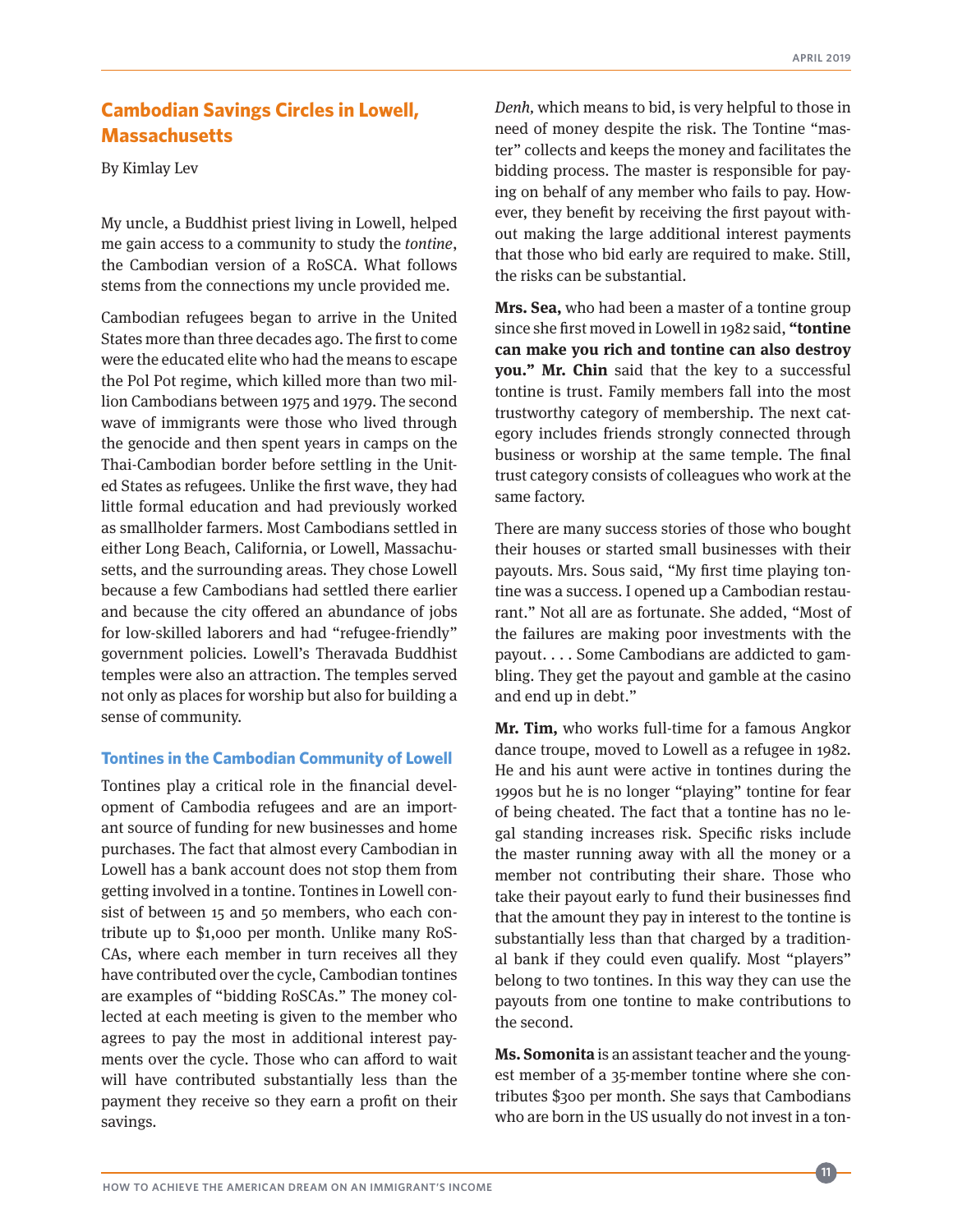tine: **"They don't even know what it is and how it works."** She finds her tontine quite profitable. Even though the contribution is \$300 per month, she actually pays in much less, because those who take their payout earlier pay a substantial premium. Although her Tontine has 35 members, only ten are "core members" each with multiple shares. Core members guarantee payments of those members whom they recruit. In Somonita's case her payment is guaranteed by her aunt, a core member of the tontine. This is a good risk-mitigation strategy and makes the tontines more efficient by reducing the number of people the master needs to collect from.

Since the first settlement of Cambodians in Lowell in the 1970s, tontines allowed Cambodians in and around Lowell to help each other build their new lives. Still, the younger generation—having seen both successes and failures of tontines—are reluctant to get involved. As other financial services credit and debit cards, check-cashing, etc.—become more familiar, the traditions of the tontine fade. Even so, the older generation finds them an indispensable financial cornerstone.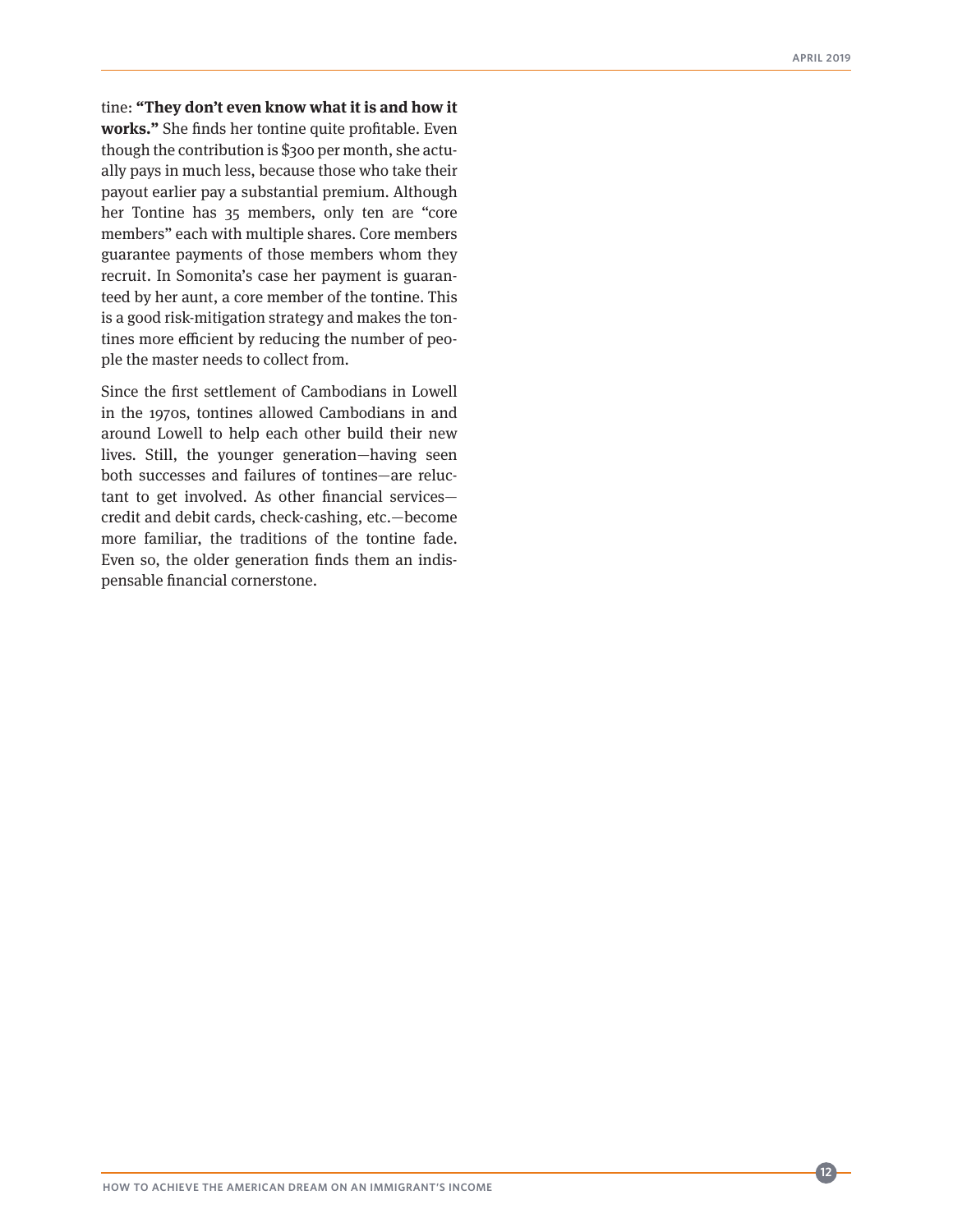# <span id="page-12-0"></span>**[Nepali Immigrants and Their](#page-1-0)  [Disproportional Role in Building](#page-1-0)  [Livelihoods in New York City](#page-1-0)**

By Krishna Prasad Subedi

New York City is a symbol of modern culture, business, and opportunity for Nepalese immigrants as well as for millions of immigrants from all over the world. The Nepalese American Association indicated that, as of 2016, ninety thousand Nepalis lived in New York City. Like other immigrants, they believe that the key to achieving their American Dream is disciplined savings. For Nepalis, one of the most popular ways to save is through a *dhikuti*, the Nepali version of a RoSCA.

This report focuses on the Nepali dhikutis in Queens. Nepali immigrants my co-researchers and I spoke to said Nepalis were concentrated in the neighborhoods of Elmhurst/Corona, Jackson Heights, and Sunnyside/Woodside. They typically join dhikutis to launch a business so that they will have enough money to pay for their children's medical expenses and their education. Unlike RoSCAs in other immigrant communities that complete a cycle within a few months or a year, dhikuti cycles run for two to four years or even longer so members can amass sufficient capital to achieve their long-term goals.

During the study I visited immigrants at home, in shops and restaurants, and during their religious activities, social functions, and festivals. I carried out 20 surveys and six in depth key informant interviews and participated in a dhikuti meeting.

Through the dhikuti, members join a system where an "I want to save" mentality becomes an "I have to save" one. By contributing month after month, they can reach their savings goal. Group members meet monthly and most all contribute \$1,000 per month plus another \$10 to \$20 each time for the dinner after the monthly meeting. Groups range in size from 30 to 90 members. Unlike RoSCAs, where each member receives their payout in turn, members who receive their payouts early pay an additional \$2,000 to \$8,000 in interest over the cycle for the privilege. Through these "interest payments," those who receive their payouts later get substantially more than they paid in. The possibility of earning a good return

on their savings is an incentive for those receiving their payouts later to keep saving.

When I asked why being part of a dhikuti is necessary, all gave the same answers. They are saving for (a) immediate needs, (b) starting a small store or other investment opportunity, (c) to have a reserve for emergencies, (d) education and health care, (e) paying remittances to relatives back home, or (f) religious obligations, such as weddings and funerals.

Trust is the most important criteria for selecting group members. Virtually all are from the same caste/religion, ethnic background, or region of Nepal. Some may have even come from the same village or family. Women are encouraged to be involved with and to organize dhikutis. This develops their interpersonal skills and negotiation power.

Although most Nepali immigrants who participate in dhikutis are established and many have businesses, what is unique about Nepali dhikutis, at least in Queens, is how they incorporate new and often undocumented immigrants. The new immigrants' family or friends sponsor the new immigrant and make the first two payments. This gives them time to find a job. They may work as a dishwasher at another Nepali business where—with their earnings from working ten to twelve hours a day seven days a week—they can earn perhaps \$2,500 to \$3,000 per month. The new immigrant receives their payout immediately, which is used to repay their families in Nepal for the costs of their trip and to pay traffickers along the way. They pay \$1,000 per month to the dhikuti and an additional \$30 or \$40 per month in interest until the cycle is completed.

Managing a dhikuti is complex. The organizer needs to track deposits, total savings, interest payments, and contributions to the social fund for each member. The monthly meetings serve as an opportunity to discuss when and where the group will meet, review the group's bylaws, and resolve disputes. Fines are charged for those who pay late. The organizers are paid for their work.

I was told that these are the key elements of a successful dhikuti: (a) common interests, (b) common goals, (c) a similar level of income, (d) trust, (e) discipline, (f) harmony between members, (g) quick collective decision making, (h) satisfaction, (i) a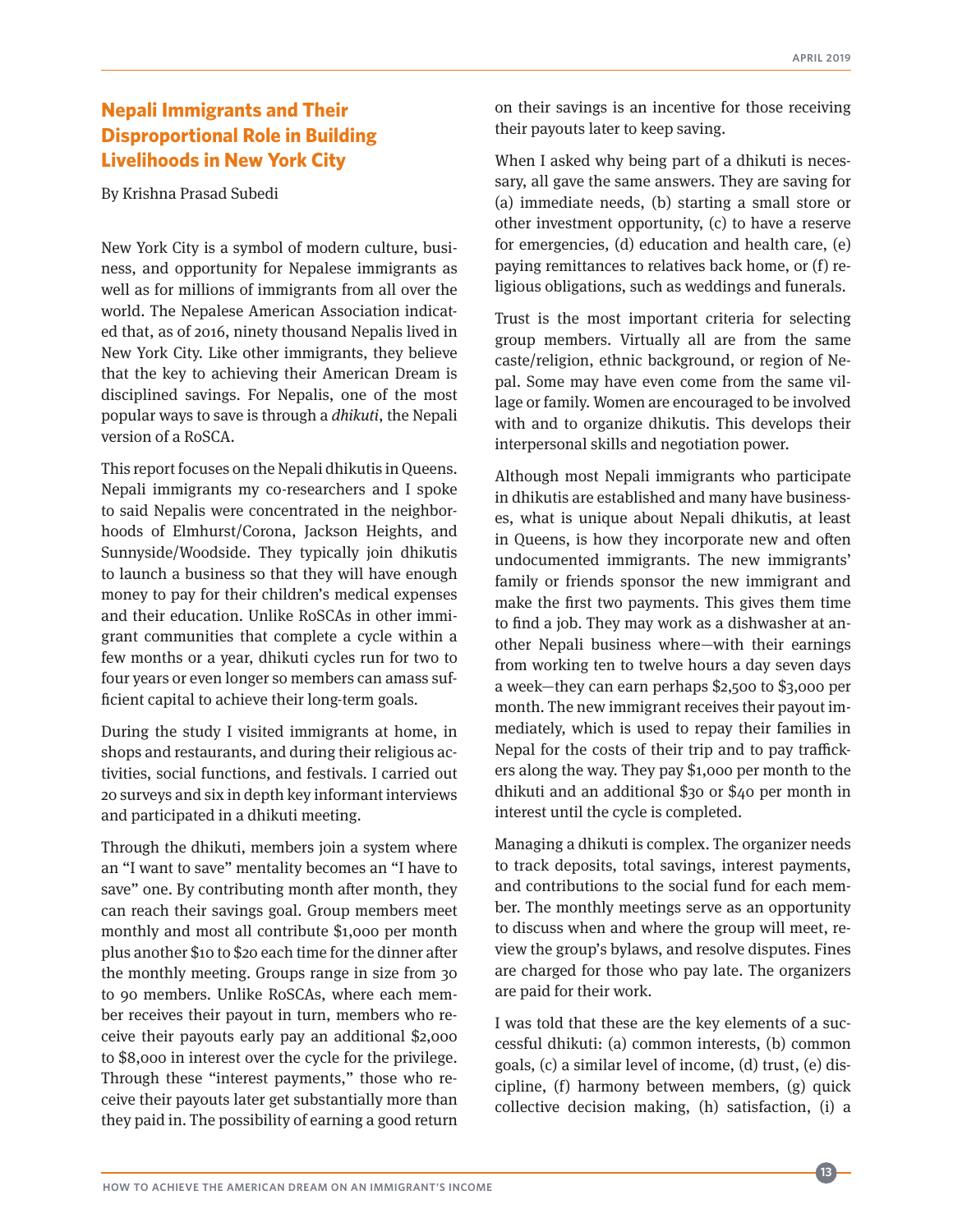clear plan for mobilizing savings, (j) good record keeping, (k) support for business development, (l) a strong sense of social responsibility, (m) strong networking between members, (n) good management, and (o) following group rules, including for charging late fees. Members feel pleased to be part of a dhikuti because they realize that their money is helping them and the members of their group. Through their participation, they become an important part of the social fabric of their community. The number of dhikutis in Queens is increasing and members are increasing their monthly contributions. Participating in a dhikuti brings financial inclusion, especially to women and newly arrived immigrants.

#### **Parbati and Ashok**

Eight years ago, when Parbati came to the United States, she worked 12 to 14 hours per day but she received very low wages and had to deal with exploitative and rude employers and earned a mere \$300 per week. She moved to New York City in 2012 and found a part-time job in Manhattan as a baby sitter. From there she started to connect with a network of Nepalese friends.

One evening, when she went to a restaurant for dinner, she saw many Nepalese immigrants eating together and asked them the reason for their gathering. They said it was a dhikuti party. She asked them to let her join but she was denied. New members cannot join in mid-cycle. Parbati decided to start her own dhikuti group in Queens with Ashok who is from the same region in Nepal. Ashok is well-educated and completed undergraduate studies in business management. Parbati and Ashok collected 22 members and created their own group. At the beginning, they collected only \$300 per month, but unfortunately one member took the payout and did not return. Parbati and Ashok had to make up the difference. With this experience in mind, now if somebody wants to bring a new member, they must have three guarantors who will pay in case of a default.

In 2015, they opened another dhikuti group with the three-guarantors rule. There are 40 members and the amount collected has increased from \$300 to \$1,000 per month. If someone comes late to the meeting, they pay a \$5 fine. If they miss a meeting, they need to pay \$20 extra at the next meeting. In 2015 they added the rule that payouts should only be used for business purposes.

In February of 2016, Parbati and Ashok started a new group with 91 members. Ashok manages these two larger groups and receives a \$2,200 monthly salary for his work. He works in his store as well. He has a big responsibility because every month he manages \$40,000 from the old group and \$91,000 from the new group. He says that their group will run for another seven to eight years. Now the interest rate on loans has increased from \$40 to \$50 per month, and each member must put an extra \$15 for an emergency fund. Showing their ongoing commitment to their families back home, last year they sent \$20,000 to their village to buy an ambulance. Now they are planning to help their school and road in Mustang district in Nepal.

I asked Parbati and Ashok why their groups are so successful. They say it boils down to (a) trust building, (b) training in financial literacy and enterprise, (c) people's knowledge and positive attitude, (d) savings behavior, (e) evaluating how borrowers are using their payouts, (f) collectively facing risks and challenges, (g) seeking out opportunities from the formal financial sector, (h) good record keeping, management, and planning, (i) supporting new immigrants, (j) tailoring the group to members' needs, and (k) strong leadership and governance skills.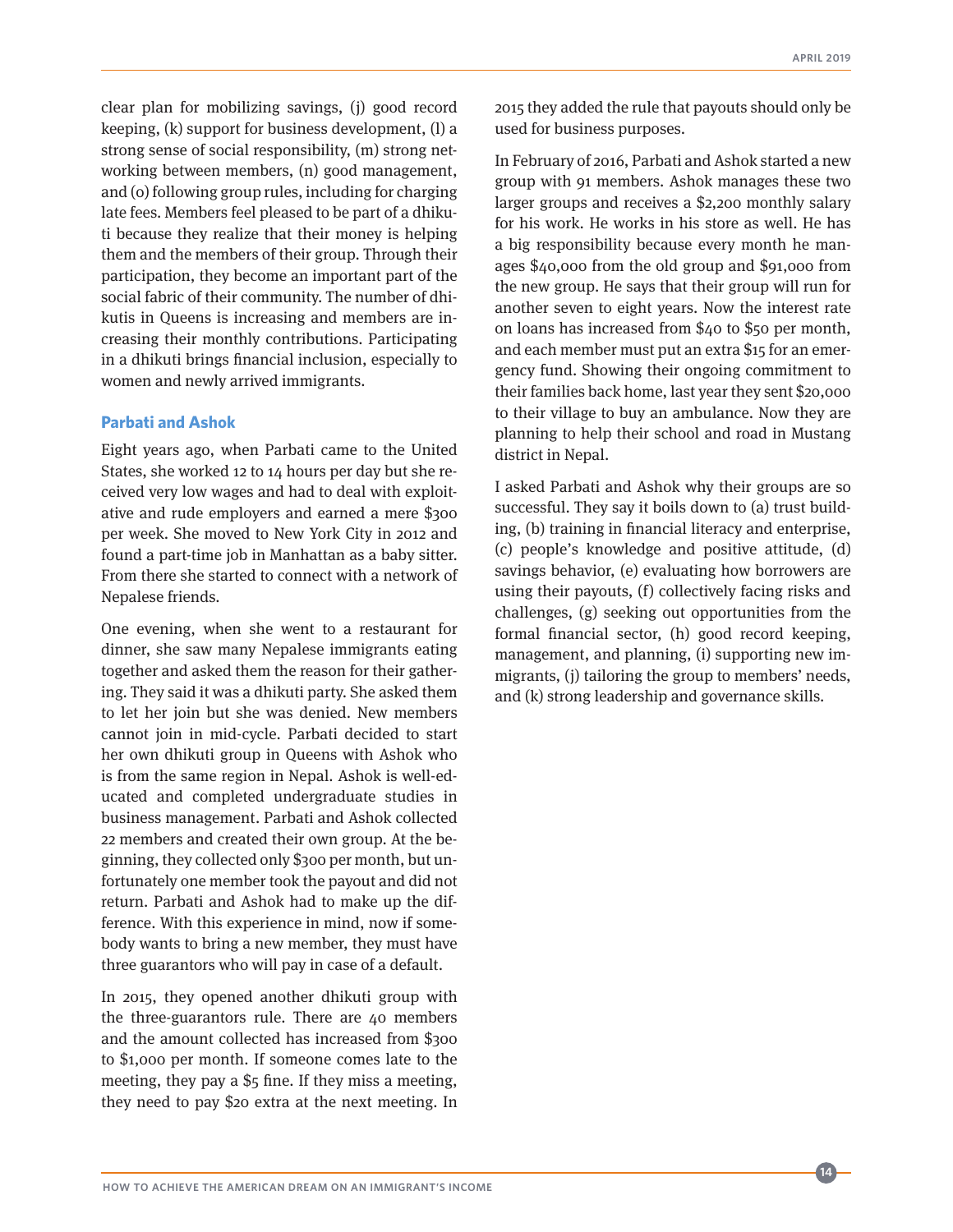# <span id="page-14-0"></span>**[Bangladeshi Shamitis in New York City](#page-1-0)**

By Tasfia Zaman

My first Bangladeshi friend after coming to New York was a man named Kamal who worked as a server at a fast food shop. Kamal went out of his way to assist in my research on various occasions. He felt inspired that his efforts would contribute to highlighting the success of New York's Bangladeshi immigrants. Kamal introduced me to his manager, Tanhid Uncle, who then introduced me to several of his Bangladeshi contacts based in New York. He said I should visit the Bronx, Jackson Heights, and Jamaica, Queens, areas to find more members of *shamitis*.

Almost as soon as I stepped out of the rickety New York City "E" train at the Jackson Heights/Roosevelt Ave. stop in Queens, I was welcomed with the familiar, pungent smell of home: a fusion of incense, milky tea, and spices. Many of the people waiting at the subway platform were dressed in traditional South Asian attire, wearing *salwar kameez, sari,* and *panjabi.* 

Nearly all my conversations were conducted in Bangla, along with a little English. I assured participants that their respective identities would be protected. I simply wanted to understand the money management process of their RoSCAs and if and how they are helping Bangladeshis to get ahead in America. I would later learn that people were aware of the savings circle, that is, *shanchay shamiti.* When I mentioned the terms, *"khela"* and "lottery," their responses indicated that the majority of Bangladeshi RoSCAs, called shanchay shamiti, were structured using lottery features.

It became clear from my initial discussions that Bangladeshi immigrants participating in shanchay shamitis divided themselves into two fundamental camps: (a) friends and colleagues who save together for the long-term until they hit their goal amount for a joint business investment and (b) friends and colleagues who save together in a "lottery system," wherein each person in the group gets a turn from a random name-draw and takes home the group deposits for the given savings period to finance their short-term individual financial needs.

#### **Business Investment Savings Groups**

Word of mouth played an important role in helping me find new research leads. After contacting various clubs and associations in the Bangladeshi community in Queens, I got the chance to speak to several individuals who have jointly invested in real estate and enterprises with the help of their savings. One day, I met a pharmacist who owned six profitable pharmacies with twelve of his friends who had similar academic credentials in various science and medicine fields. They had migrated to the United States in the late 1990s. After completing their respective graduate degrees, the friends worked in their respective fields, with each saving at least \$200 every week in a joint business bank account. They were proud that they never needed to take a bank loan to finance their business dreams.

#### **Lottery-Based Savings Groups**

I was frustrated and spend the whole day and garnered only one interview but my luck was about to change. I saw a group of uncles sitting together outside, laughing, chatting, and happily munching on salty spiced cucumbers. I confidently approached them and told them about my research project. They were impressed and invited me to join their shanchay shamiti meeting and observe the proceedings.

The savings group had 42 members, and they consisted of Bangladeshi Muslims and Hindus who had immigrated to the United States sometime during the 1980s and 2010s. They were of similar socio-economic backgrounds: mainly Uber drivers, restaurateurs, or small-business owners. Interestingly, while Bangladesh is a Muslim-majority country, when these men immigrated to the US, they dropped their religious identity but retained their ethnic identities and became brothers in this land far from home. Additionally, the Hindus in the group were amenable to their Muslim brothers' desire to provide interest-free loans from their lottery winnings disbursement. Their sense of community and mutual respect kept the group going strong for nine years, with many more years to go.

In this specific lottery-based savings group, that is, a khela, the members make recurring rounds of contributions and subsequent payouts every 15 days. Payments must be made by 6 p.m. on meeting days and attendance at the bi-monthly meetings is mandato-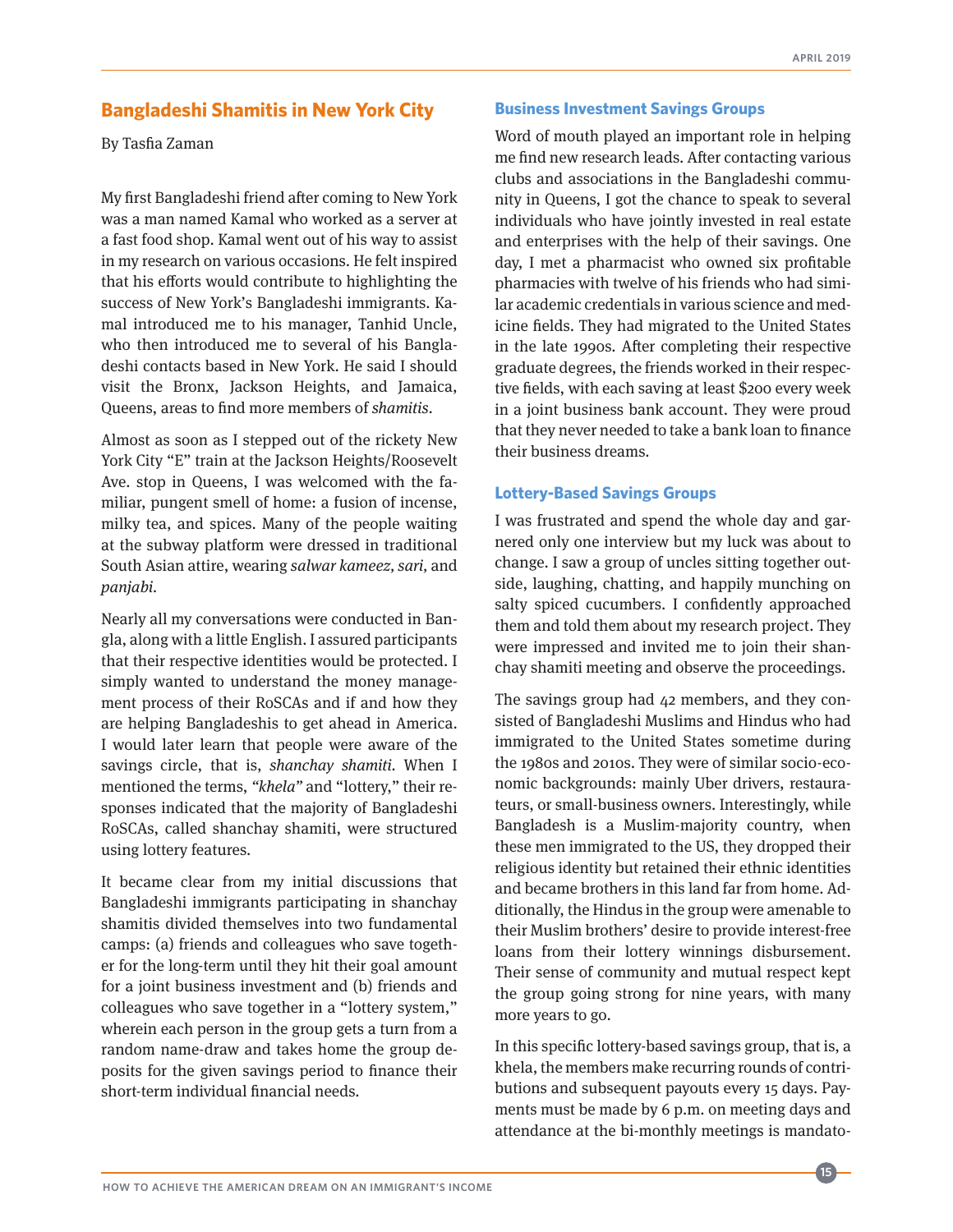ry; otherwise, the members risk having their name posted on the playfully named "wall of delinquent shame" by the group's secretary. Renewal of the savings khela cycle occurs every two years, after everyone gets a payout from the previous round. New members may not join in the middle of the cycle.

In terms of how the group savings system works, each member can hold anywhere between one and five lottery tickets. If they hold one lottery ticket, they need to save \$200 in the community pot; if they hold two lottery tickets, they need to save \$400, and so on. A member can increase his chances of having his name picked from the lottery bowl if he holds more than one ticket. However, there is no guarantee that their name will be picked. Fortunately for those who urgently need the money, a lottery winner can transfer the entirety or part of the payment to a friend who needs the payment more than they do. At the end of the cycle, all will receive their individual payouts, depending on the initial amount they put in, meaning that the last payout is not divided equally among the members.

This method, albeit contradictory to the structure of a "rotating" savings and credit association, places more emphasis on the thrill of winning the lottery. But at the same time, it ensures that every member has a chance to receive a payout if they ask for it from their friends because their community is simply that strong, and trustworthy. The total amount distributed every 15 days among the four winners from the 42 members amounts to about \$30,000. However, the total payout varies every month as members can choose to withdraw or add their names to the lottery draw. To welcome me to their khela session, members allowed me to pick the first ticket from the lottery bowl. When I read out the name on the ticket, the members collectively booed the winner since he was someone who didn't need the loan; plenty of other members could have used the money to pay for a new \$20,000 taxi cab or put a down-payment on their mortgage. I was then told that if the winner was feeling generous, he could transfer his payout to the member who desperately needed the funds. At the end of the khela, no cash is left on the table. All has been disbursed.

From my research, it was evident that no one has a cookie-cutter plan for achieving prosperity. While respondents feel rewarded both monetarily and socially, they do face risks. This research made me question the safety mechanisms in place to ensure that mishaps do not happen. Starting from their use of a joint bank account to purchasing goods and services with an equal stake, I wondered, "How much can you control and how much do you leave on trust?" At the end of the day, financial freedom afforded by the shanchay shamitis enables members to achieve their version of the American Dream. This gives me hope for the future of immigrants in the country.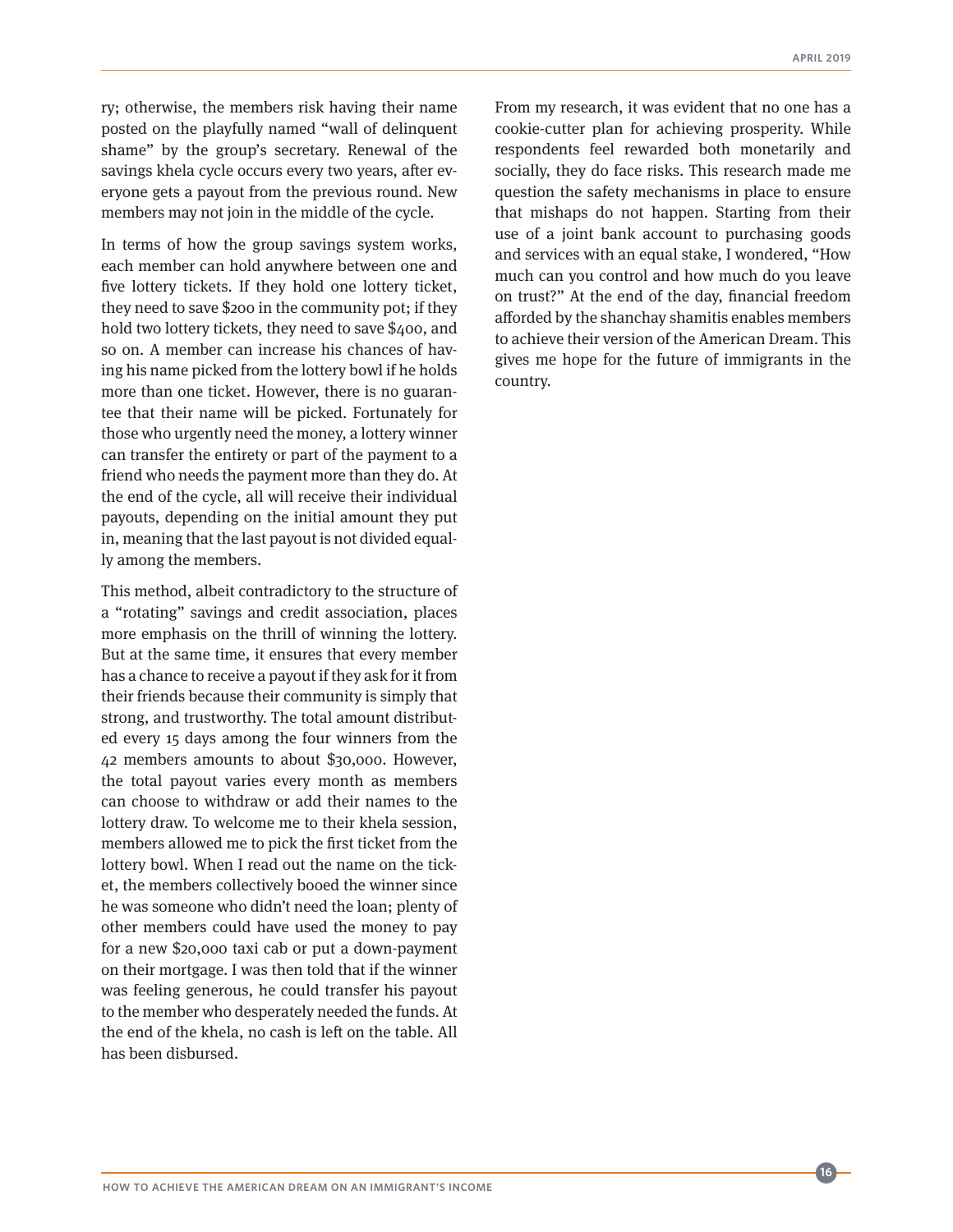# <span id="page-16-0"></span>**[Africa Case Studies:](#page-1-0)  [Ethiopia, Eritrea, Kenya](#page-1-0)**

# **[Ethiopian Cab Drivers in Boston](#page-1-0)**

By Elizabeth Mengesha

For generations, communities in Ethiopia have managed their financial needs and life risks through informal mutual-aid associations. The most prominent of these associations include the *iddir*, an emergency and funeral insurance group, and the *iquub*, a rotating savings and credit association (ROSCA). This case study focuses on the iddir practiced within the context of Boston, USA. In essence, the iddir is a type of insurance program run by a community or group to meet emergency situations, primarily funerals.

#### **The Iddir**

Solomon is the chairman of the iddir among Ethiopian taxi drivers, officially called the Ethiopian Taxi Drivers' Funeral Association. Now in his mid-50s, Solomon arrived in Boston in 1985 to continue his studies at a local university. As a student, Solomon drove a taxi on the side. After working as an engineer for nearly a decade and tired of his regimented work life, Solomon went back to taxi driving.

In 2008, after the death of a fellow Ethiopian taxi driver, Solomon and five other drivers discussed the idea of starting an iddir. The decision was provoked by witnessing the struggles the deceased taxi driver's family endured in paying for funeral expenses. Given the elaborate nature of Ethiopian funerals as well as the customary practice of returning the deceased to Ethiopia for burial, funeral-related costs can be exorbitant.

## **Structure and Operation**

Solomon explained that almost everyone who had been raised in Ethiopia was involved in an iddir in some way. In his case, his parents were involved in a neighborhood iddir. He noted that in Ethiopia, joining the neighborhood iddir was expected of people and was understood as the community's way of collectively managing risk against emergencies.

The Ethiopian Taxi Drivers' Funeral Association is a registered non-profit organization and adheres to

a formal structure and strict by-laws. The group is explicitly non-political and non-religious. Its main purpose is to fund emergencies related to death, but can also include sickness. Membership is exclusive to Ethiopian taxi drivers, and a hackney (taxi) license is required for entry.

The basic requirement for members is a monthly contribution of \$30. With approximately 100 people currently in the group, this averages to \$3,000 per month for a total of \$36,000 annually. The leadership includes an executive committee of four officers—a chairman, secretary, treasurer, and auditor and three members that oversee the association's management in conjunction with the officers.

Despite the overall formal structure of the organization, the system for collecting deposits is rather fluid. Members are required to simply give their contribution to members of the executive committee before the end of each month, which normally happens through casual run-ins on the taxi route. Solomon explained that this system works efficiently and removes the need to hold meetings every month. The executive committee maintains regular communication with association members through an email list-serve. Upon handing their money to an executive committee member, members are issued an official receipt of deposit. Collected money is given to the treasurer, who then deposits it in the organization's bank account. The treasurer also keeps track of all transactions through a bookkeeping system, which is overseen by the auditor.

The executive committee meets once a month to discuss group operations and to decide on the use of funds when a crisis emerges. When a decision is made to dedicate funds for an emergency, money can only be withdrawn from the bank with the signatures of the chairman, treasurer, and secretary. According to the by-laws, funds can be used for all matters related to death and serious illness. Benefits extend to members' spouses and children under 18.

In the event of a group member's death, the iddir plays a key role in facilitating all tasks related to the lekso (mourning customs) and funeral arrangements. Immediately after the death, the executive committee meets to divide the various tasks among group members. These tasks range from coordinating with the funeral home and making arrangements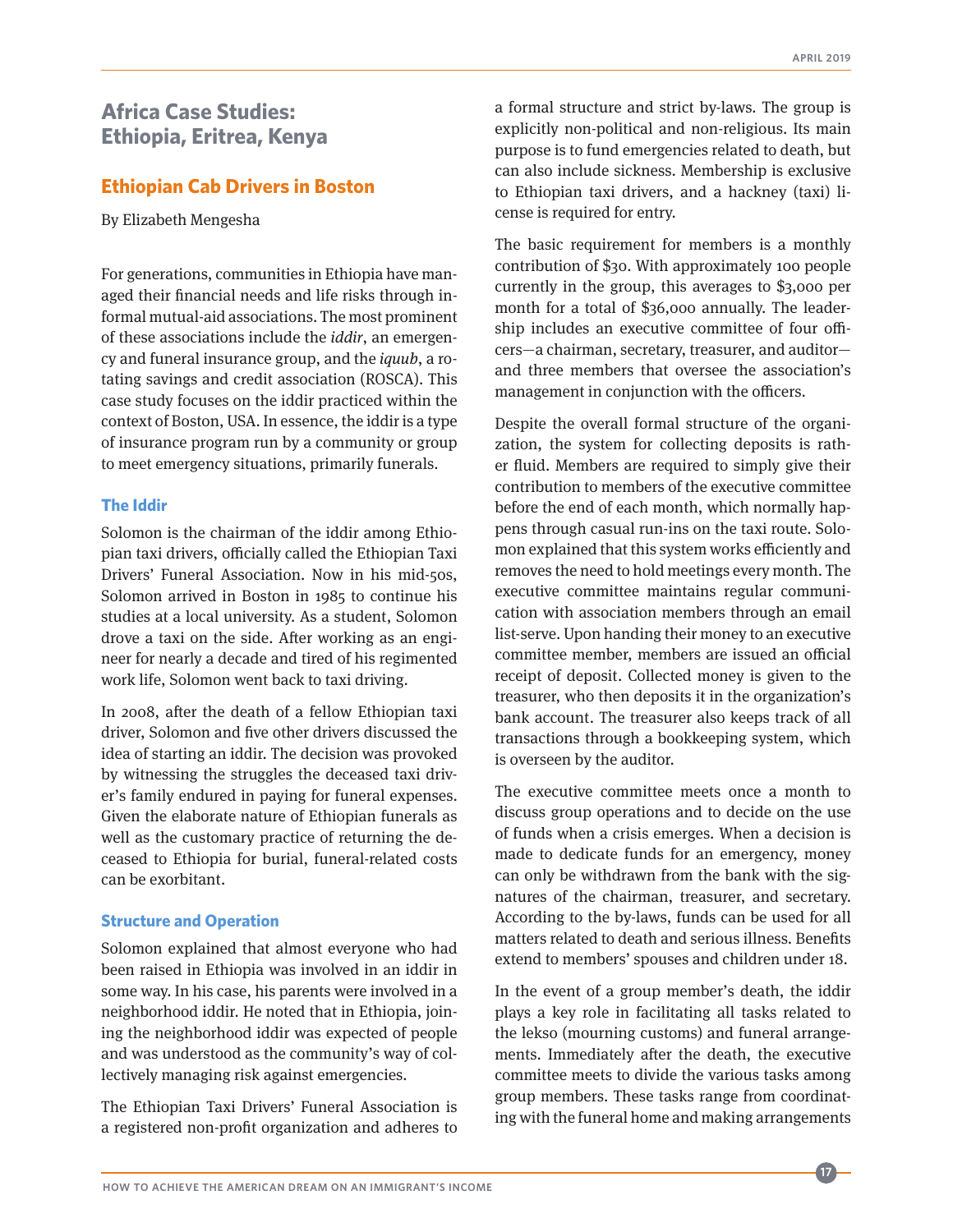to have the body sent back, to figuring out who will pick up food and rental chairs for the lekso. During the lekso, group members take the lead in distribut ing bread and drinks to attendees. The wives of taxi drivers (most members of the association are men) are expected to assist with preparing food for the lekso and funeral lunch. At the funeral services, id dir members usually serve as pallbearers.

#### **Benefits of Participation**

The benefits of participating in the iddir are clear. It is an efficient way to insure against future emer gencies, particularly death-related expenses, and involves very little commitment (of both time and money) and low transaction costs. Given that many Ethiopians are accustomed to the concept of mutual aid associations, little explanation is needed to at tract new members.

Solomon explained that everyone in the group has at least one bank account, which suggests that mem bers are not isolated from formal financial systems. Rather than serving as a substitute for a formal ser vice, the iddir offers help that group members can not easily find in the formal sector.

Solomon took pride in telling me that iddir mem bers were providing "great community work." As a member of an iddir, should you experience a death in your family, you not only receive financial sup port but also assistance with logistics connected to funeral services. The moral support of the iddir is a powerful social benefit given that most Ethiopian immigrant families lack the same type of extended family they once had. Solomon also mentioned that iddir members get special recognition by the priest and other community leaders during funeral ser vices.

Within the group, there are cohorts of members who are close friends. In one example, a taxi driver fell seriously ill two months after joining the group. Al though he had been part of the iddir for only a short time, Solomon said he was still seen as a member of the association. Group members visited him during his hospitalization and offered comfort to the family. Additionally, a core group of his friends continued to pay his contribution to the iddir in his absence. A few months later, when the taxi driver passed away, iddir funds were used to pay for his funeral.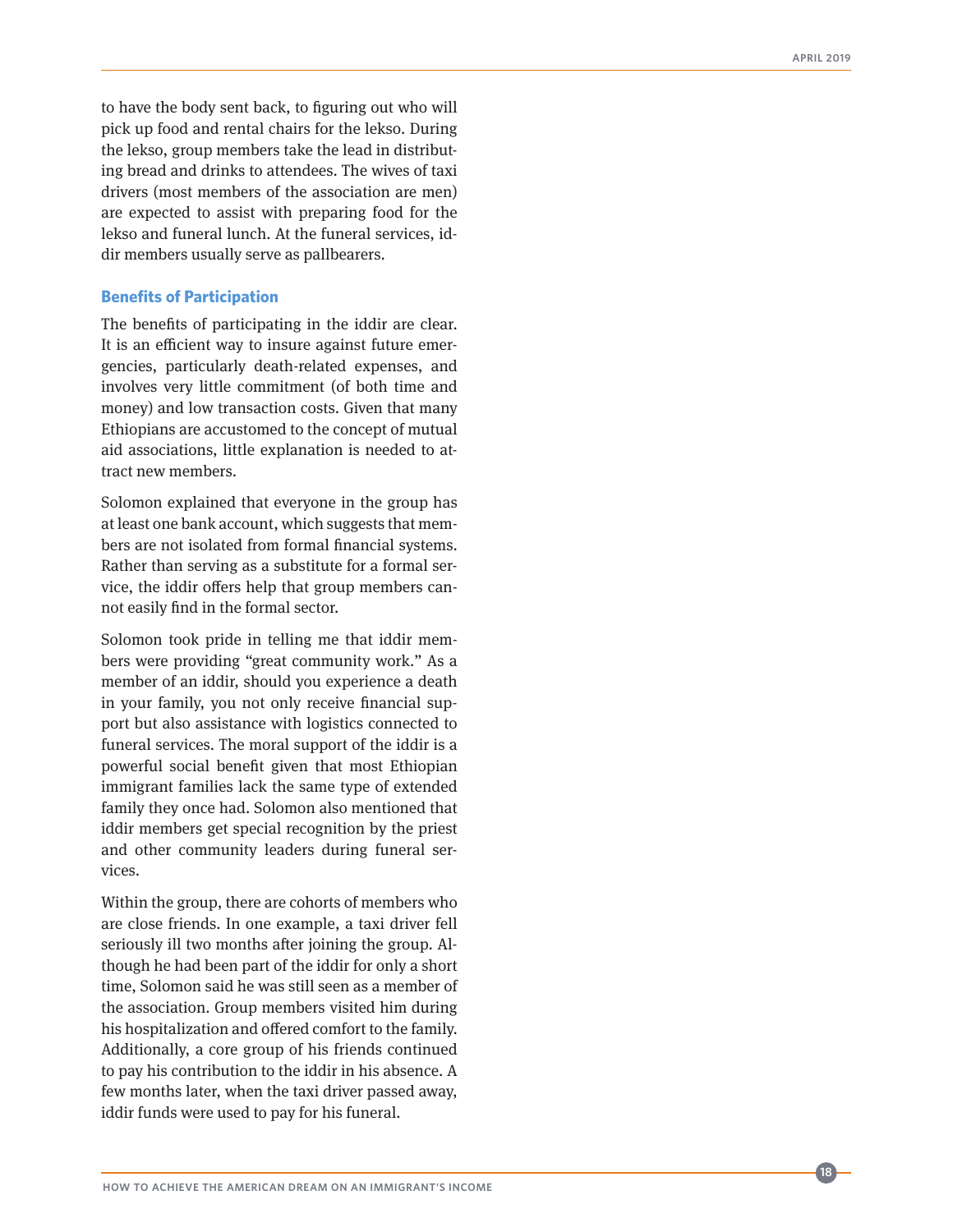# <span id="page-18-0"></span>**[Eritrean Migrants in Seattle](#page-1-0)  [and Their Savings Circles](#page-1-0)**

By Filimon Ghebretinsae

*Equob* is a form of RoSCA practiced in Eritrea, deeply rooted in traditional culture. Eritreans immigrants in the Seattle, Washington, area have carried these traditions with them with the hope to pass them on to their children. Eritrean immigrants are afraid of losing their traditions and have turned to equob as a means of maintaining then. As a result, the equob is a savings and social-gathering tradition that Eritreans immigrants still practice today.

My grandmother said, "Back in Eritrea, these types of groups are very common among middle-income women and have proven to be very effective." My grandmother's equob group consists of ten women—five retired and five who are still working. They all met at church and over time became friends. My grandmother says, "Since we were close friends and we trusted each other, I proposed that we start an equob." She told me that this is a great way to stay connected outside of church and strengthen their friendship. Her friends agreed that forming an equob would give them a chance to spend more time with each other while saving money. During my interview, my grandmother stated that "back in Eritrea my equob had more than 50 women members. However, here in the United States it is hard to find a group of women that are trustworthy and have the time to participate in an equob." An additional constraint is that members are required to speak Tigrinya to be understood by all members.

The group of ten meets monthly and each contributes \$100 dollars to the fund. Payments rotate, with each member receiving their payout in turn. Each contributes another \$20 to build a loan fund. At the end of each meeting, the \$1,000 payout is given to the predetermined member, who also acts as host for that meeting. The host prepares food and performs a traditional coffee ceremony, making the event very festive. The \$20 additional payment from each woman is deposited into a lockbox. The woman who receives the payout is charged with keeping the lockbox until the next meeting where it is passed to another member. During the subsequent meeting,

the money is counted in front of the entire group and the equob bookkeeper notes the usual deposit of \$200 per meeting, equating to \$2,400 per year.

My grandmother added, "Back in Eritrea, we used equob payouts to pay for school fees, to buy clothing and livestock, or to start small businesses." However, here in the US, members use their payouts to send money back to family in Eritrea and to cover personal expenses such as rent.

Traditionally in Eritrea, equobs are common among women yet rare among men. Surprisingly, I learned that there are many Eritrean equobs for men in the Seattle area. The ones I found varied from 10 to 40 members. Similar to my grandmother's group, the purpose of many of these equobs are both financial and social. My uncle belongs to truck-drivers equob with ten members who each save \$500 per month. Besides saving, they have occasional dinners and drinks to stay connected. Some of these men were friends in Eritrea. My uncle says, "Our initial meetings were so fun and encouraging that we wanted to do more and help one another and decided to start an equob." His equob has been running for about five years.

Soon, the members will contribute \$500 monthly but the payout will not go to members but instead to a special fund. After two years, the group will use the fund to invest in businesses such as restaurants, shops, houses, or gas stations.

My uncle says, "We have not had a case where a member was unable to make his \$500 monthly contribution." Were that to happen, equob rules would require them to pay double the next month. They are planning to increase their monthly contributions to \$1,000 per member in the next cycle and restrict membership to those who can afford this amount.

My uncle's equob was inspired by other immigrant savings groups in the Seattle area, of which there are many, including a large Ethiopian equob. My uncle says, "Ethiopians' equobs can have as many as 100 members, but in my opinion that is too many, because it may take years before it is your turn to collect money." Small groups keep things close and personal. Bigger groups usually have associations and more resources available to them.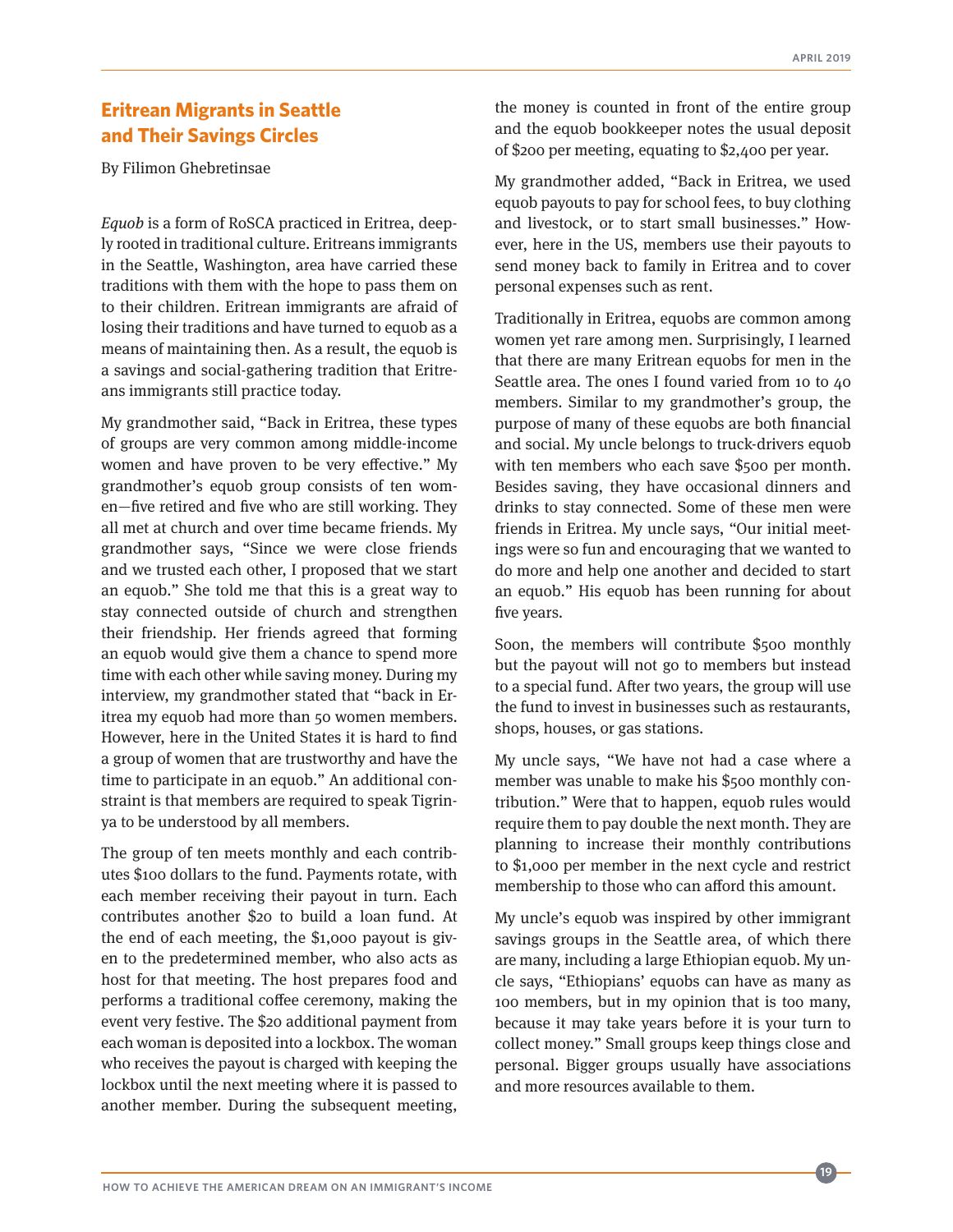## <span id="page-19-0"></span>**[Kenyan Chamas in New Hampshire](#page-1-0)**

By Jeffrey Ashe and Carolyn M. Musyimi-Kamau

Bill Maddocks from the University of New Hampshire and I spoke with Carolyn N. Musyimi-Kamau in Concord, New Hampshire. Carolyn was a student in my microfinance class at Brandeis in 2007 and is the executive director of the NGO "New American Africans." She is a member of two savings circles *chamas*—made up of women from Kenya who are living in the United States, one with 15 members and the other with 30 members. Her husband is a member of an all-male chama with 5 members.

#### **Group One**

Four years ago, Carolyn organized a chama with 15 members from eight states across the country. They meet by phone the third Sunday of every month. The members save \$163 each month. Of this amount, \$130 goes to their investment fund in Kenya to purchase houses for their retirement, \$20 to a vacation fund, \$20 for an emergency "kitty," and \$3 for a wire transfer fee. The kitty is used to provide a decent funeral for the members, their parents, and their immediate relatives or for a wedding. They deposit their money in M-Pesa, the best-known mobile money provider in Africa, and receive 7 percent per annum in their Kenyan shillings account. They are considering another fund that will provide them an 11 percent return on their savings. The amount to be paid out for the death of a relative or family member is spelled out in the by-laws. With the interest M-Pesa paid on their savings, the members recently traveled to Jerusalem and the Holy Land with the interest earned on several years of savings. All members are Christians. The chama has strict written rules and the group sticks to them. For example, meetings start exactly on time and last no more than one hour. If someone pays late, they pay double the amount.

Several of the members work in the health-care industry caring for elders. They receive \$2,800 per month or \$33,600 per year and are saving almost \$2,000 per year in only this chama—and they are often members of more.

## **Group Two: Carolyn's Husband's Group**

Carolyn's husband's group has five members. Each contributes \$200 per week. All the members are Kenyans. The money is being used to start a home-care business in Methuen, Massachusetts, that they own collectively.

#### **General Comments**

Carolyn estimates that 80 percent of local Kenyans here are part of groups. Why? "We are from a social community. We do things together," she says. Through participation in their chamas, Carolyn and her husband have seen a clear change in how they save. Without the group, they would never have saved this much. She believes that most immigrants have bank accounts but they are better able to save through their chamas.

Carolyn said she would be very interested in teaching what she learned about savings to non-immigrants in New Hampshire.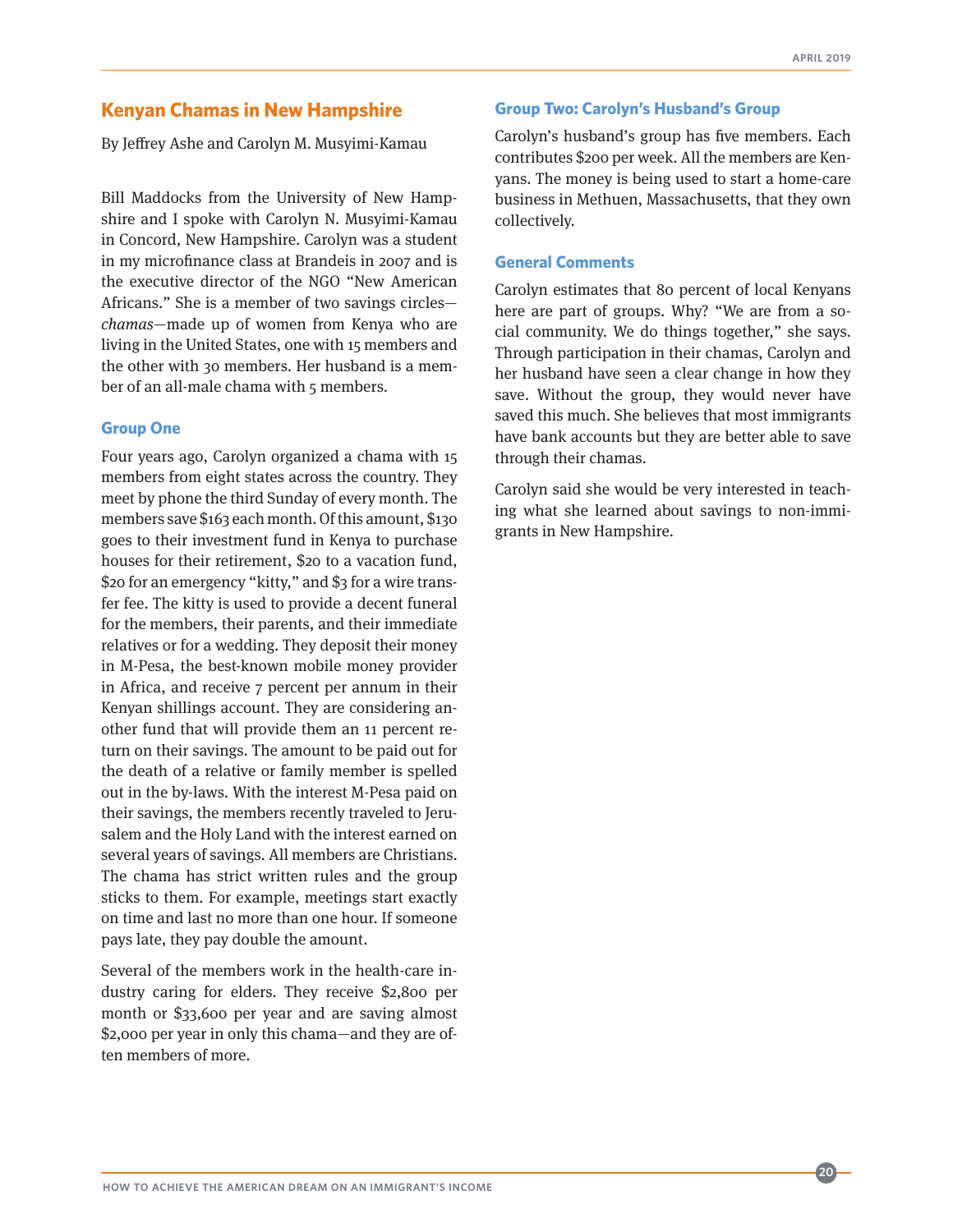# <span id="page-20-0"></span>**[RoSCAs among Latin American](#page-1-0)  [and Caribbean Immigrants](#page-1-0)**

# **[Profile of a Tanda Organizer in Asheville,](#page-1-0)  [North Carolina](#page-1-0)**

By Jeffrey Ashe and Maria Teresa Nagel

Originally from Puebla, Mexico, Maria has lived in the United States for 18 years. She has been organizing *tandas,* a Mexican term for a RoSCA, for 16 years. All her tandas are located the same neighborhood. Maria sees the tanda as a way of building a reserve fund or, as she calls it, "a whatever you need it for" fund. Tandas can fulfill different purposes for different members. For some, a tanda may be the only way to self-finance a car. For others, like Maria, it may be a good exercise in discipline that generates an emergency fund. "I just bring them their money; I don't ask what they do with it," she says.

Maria learned from some friends that if she organized a tanda herself, she could get the first number, or the first payout. "It's like winning the lottery," she says, "except instead of risking a loss you're always awarded your savings." The job of a tanda organizer is to distribute "the numbers," with each number marking a place in the payout cycle. Number 1 receives the first payout, number 2, the second payout, and so on. She calls members each week before picking up their contributions. Typically, Saturdays and Sundays are designated as pickup days and by Monday all contributions have been collected.

Maria's tanda will pay out \$5,000 each week to one of 20 members, or partners. Some may not be able to afford \$250 each week, so they can partner with someone else and together make up a full number, each paying only \$125 a week. Each payout is for \$5,000. If they made the full \$250 per week contribution over three cycles, they will receive \$15,000.

This begs the question: how do you ensure everyone contributes on time? Maria explained that she only includes people she knows well and trusts. If new or less well-known participants want to join the tanda, they must be willing to take the last numbers, or the last places in the payout cycle.

How does an immigrant afford to save \$250 every week? Typically, Maria explains, immigrants in her tandas hold down two jobs. "We work a lot," Maria says. Some members work full-time in construction and part time at a restaurant. Others might sell food or babysit to complement their full-time jobs. In either case, participating in a tanda involves sacrificing the extra income to save for the future. I asked Maria how she taught people to have that discipline. "Once they make the decision to join a tanda, automatically people know they cannot spend that money because it is for the tanda." She adds "[Tandas] keep the money in our community and out of the pockets of rich banking moguls."

As an organizer, Maria benefits from getting the first number, but she does not charge anything for picking up the money or managing the tanda. However, if someone has an emergency and requires a payout, that member will pay Maria to facilitate the new order of recipients in the payout cycle.

Maria's days are full. Mondays are dedicated to driving to participants' homes to pick up and drop off their contributions or drop off their payout. There isn't room for much else on that day. As she walked me through a typical Monday, I couldn't help but ask, why go through all this trouble and have the only benefit be getting the first payout? "I am an active person and I like doing this," she says. One could even say it is a special kind of community service. "It's hard for people to understand that we [immigrants] have an opportunity. It takes saving and seeing the money in their hands to change their mindset. This is what helps them learn." Maria shared what participants have accomplished with their savings, from buying a trailer, to sending the money back to Mexico. With the possibility of deportation looming for some, sending money home helps them accumulate savings on the Mexican side of the border.

All participants in Maria's tandas are Latinos. They come from Colombia, El Salvador, and Mexico, among other countries. According to Maria, tandas are not for those born in the USA. "I think we're educated differently, and for them money works one way and for us, it works another. They have the possibility of going to a bank, taking out a loan, and buying a car. They meet the requirements; we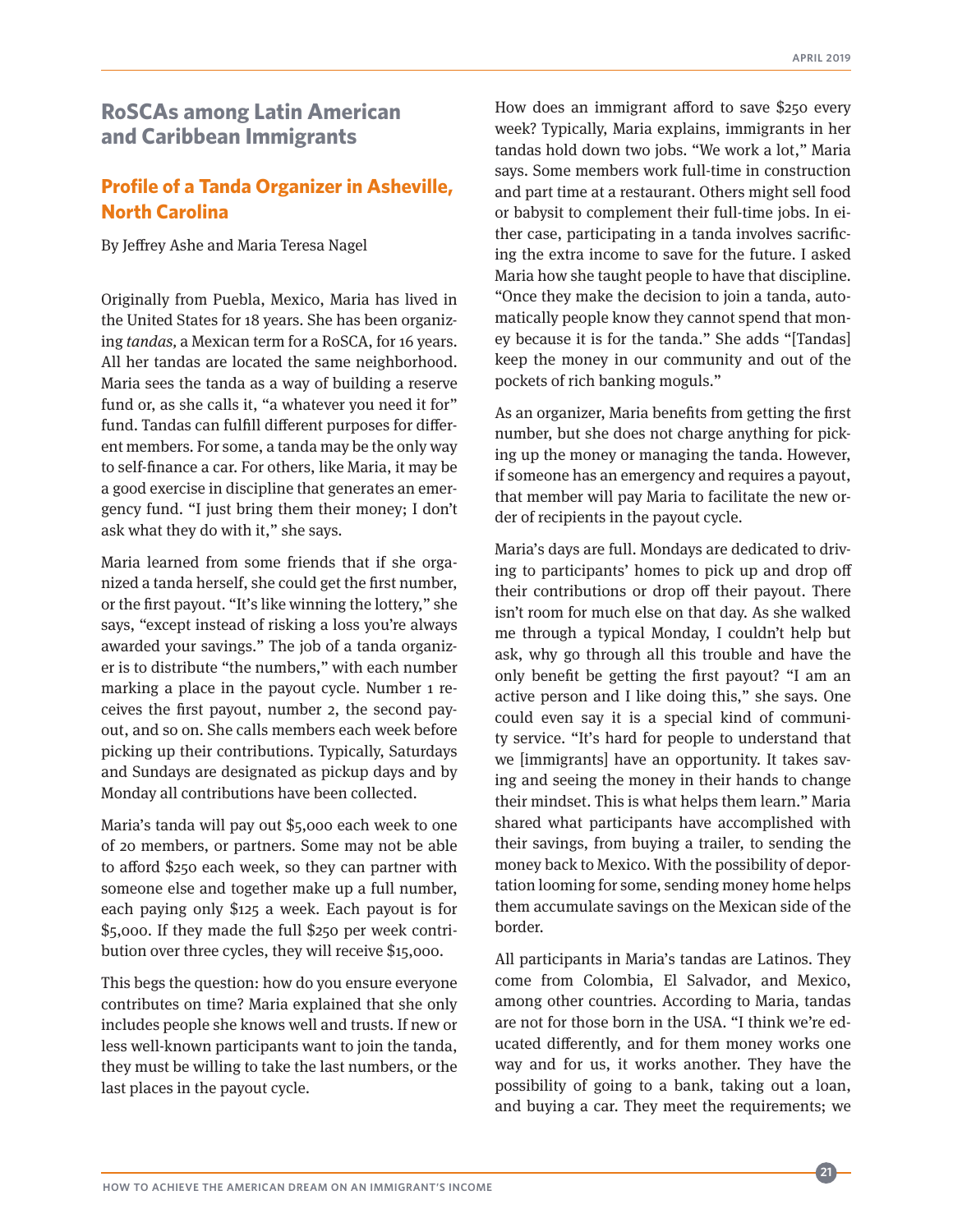don't." The majority of people in Maria's tanda have bank accounts, but they don't keep their savings in these accounts. The bank accounts are used main ly to deposit checks from work and withdraw cash. "Bank accounts make for good business for bankers. Tandas make for good business for us," Maria ex plained.

She says that the area around Asheville is flooded with immigrant-owned businesses, including many *taquerias.* These businesses have been funded by the tandas of migrants who are largely undocumented. Those who have been granted permission to stay in the US may opt for bank loans instead of tandas but many, Maria says, still use tandas to fund entrepre neurial ventures. Maria believes at least 75 percent of the Mexican population in Asheville participates in tandas. "This is important for me, because the others can see that they can make their money work for them. They put their money to work and earn something. And that, yes, they can achieve their goals. They can do it."

In addition to their tandas, many in Asheville also participate in *cajas de ahorro.* A caja de ahorro is similar to a tanda in that a member saves a certain amount each week, but instead of being distributed each period, the money accumulates in a fund that the members can borrow from while paying interest. The interest is split equally among members at the end of the year. In this way they receive back more than they save over the year and have access to loans from the growing group fund when they need them. There are also limits on the loan size, dictated by the amount each member has saved. The savings serve as a partial guarantee for the loan.

Maria thinks borrowing from a caja is a good idea. She had witnessed a lot of suffering from commu nity members whose loans from money lenders car ried interest of 10 to 20 percent monthly. The interest rates on the caja loans are lower. Immigrant commu nities, like the one Maria belongs to, take the con cepts of tandas and cajas a step further. These sav ings methods go unnoticed by the financial services industry, but for the communities involved, they are a pivotal part of their economy and their path out of debt and poverty.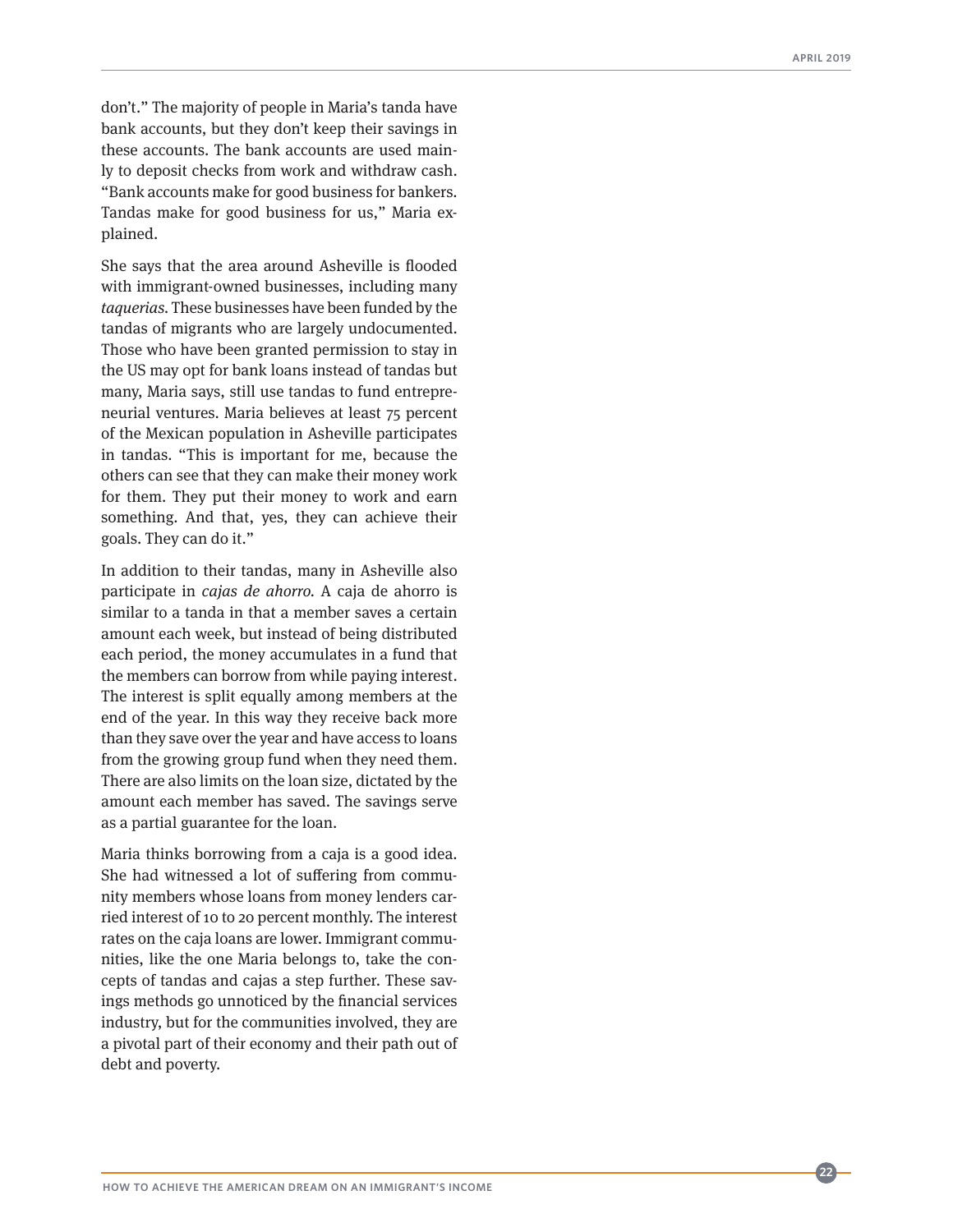# <span id="page-22-0"></span>**[Caribbean Migrants in Boston](#page-1-0)  [and Their Savings Circles](#page-1-0)**

By Gail M. Carter

My Barbadian parents knew well of "meeting-turns" when I posed the question to them. I was amazed to learn this, as neither of them mentioned this term while I was growing up in Barbados many years ago. So, what is a "meeting-turn" or "*sou-sou*" or "*susu*" or "*sol*" or "partner" as these groups or RoSCAs may also be called? Essentially, it is a small rotational savings club. A group of people gets together on an agreed upon schedule, whether it be weekly or monthly. Since each member contributes the same amount, depending on the number of members in the group, the length of the rotation will vary accordingly.

During my research and interviews, I observed dedicated and disciplined women who set out to save and help others during the process. The women that I interviewed were from Barbados, Haiti, and Jamaica. However, their savings groups encompassed women from other countries such as Guyana, Trinidad, Dominica, Africa, and even the United States (although the Americans were initially skeptical of this scheme).

Being new to Boston, connecting with the immigrant community was a bit of a challenge. My friend Sara happily told me, "Oh yeah, my aunt does that; I will connect you with her." My hair stylist connected me with her friend and so on. Interestingly, the children of my interviewees did not participate in savings groups despite seeing this commitment and dedication by the older generation. Will this tradition eventually die? Some think not.

Betty moved to this country about 40 years ago and to this day returns to Jamaica to help children. While here, Betty was a disciplined participant in her Dorchester RoSCA for 40 years. Betty's savings group consisted of approximately 60 members, mostly Jamaicans, and amassed \$6,000 per session or more. Though the minimum "throw," or contribution, was \$100, each person could contribute more than the minimum amount.

There were no formal in-person meetings. Members would simply individually meet the "banker" weekly on Saturdays and "throw their hand" as they call making their contributions. The person next in the rotation scheduled to receive money would collect or "draw" their payout on Sundays. For Betty's saving group, the required minimum "throw" was \$100, so members could contribute more money every week. For instance, Betty herself contributed \$500 every week for the 60-week cycle. Because Betty put in \$500 per week instead of \$100, she was allowed to get five draws by the end of the cycle. Each person, once their turn came around, would sign the book when they received their "draw." Betty insisted that the crucial criteria is that "the banker has to trust you, she needs people that she has confidence in." The members in turn trust the banker. "Everybody knows that they can trust me. They know that I don't want anything from them. I only want what God has for me."

Customarily, the group was closed and secretive. None of the members knew who the other participants were. However, the banker, or organizer, would sometimes invite members to a year-end celebration. That was how they would discover who else had participated throughout the year.

Vivien, a middle-aged nurse, lives on the South Shore of Massachusetts. She is originally from Haiti but she moved to the US about ten years ago. She was very encouraging about the research and about inspiring the younger generation to participate in RoSCAs as a way to save money. Over the years, her group membership size varied, sometimes a small group consisting of 10 people, a medium group of 20, or even a larger group of 40. "They call me the Mother," she said. "I am the person who administers the monthly susu," as she calls her RoSCA. Vivien has been participating in susus for a long time, and eventually, members join her group through referrals. She said, "Susu has a high reputation; people understand that you don't play with susu money."

I have known Michelle for about eight months as she is my hairstylist and the owner of her salon. Her savings group consists of about 20 people with a monthly payout of \$2,000 a month in which each person contributes \$100. Like other groups, there are also no physical meetings. According to Michelle, "I'm the one who has the person's telephone number and the date when the person is going to get a return. The group was private."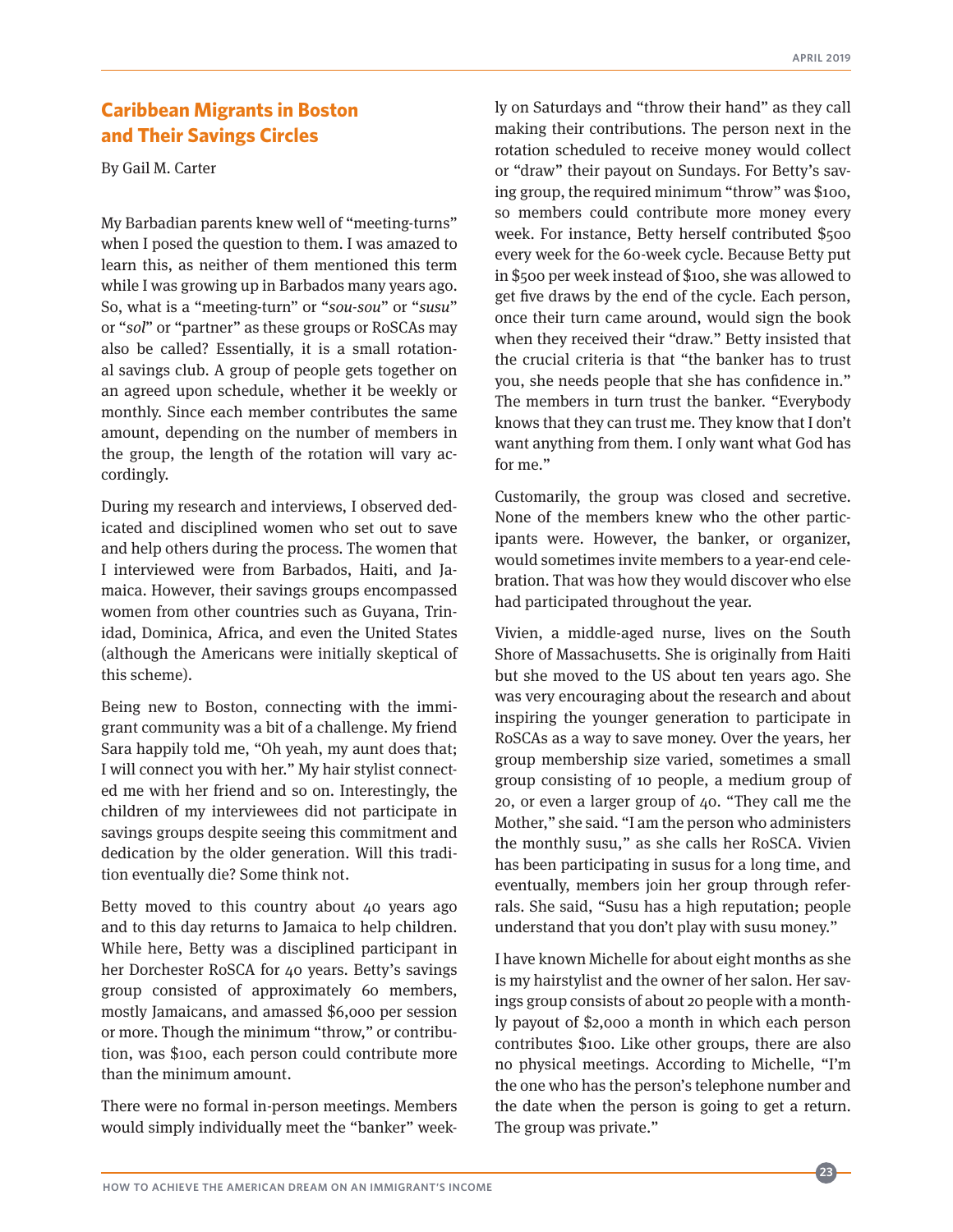#### **Benefits of and Motivation for Being the Banker**

Betty said that people give the banker a little cash to compensate her for the work she does. The banker receives about a one-time tip of \$50 from each person for all her work managing the group. Therefore, with this group of 60 people, she receives approximately \$3,000 for being the banker. Betty chuckled again when asked if being the banker has a financial benefit. Some of the men in the group that she knows well give her more than \$50. "Oh yes, the banker makes money, Dear," The "tip" is their way to say "thank you."

Vivian told me that very few people give her a tip. She said, "Sometimes the Mother would mention to the group that tips are appreciated." She also said it varies by the individual's culture. For example, she realized that sometimes people from Africa would give a tip of \$50.

Paula mentioned that the owner's benefit is minimal, but the benefit is cash—it's almost like a "tip." She joked, "The banker is the chief, cook and bottle washer . . . the financial controller." She said, "If something happens to the banker, God forbid, then everyone loses." The banker also wants to help people to be committed to saving.

#### **Advantages of Membership**

According to Betty, the advantage of being is a member is that "it's a way of saving your money. It is better than going to the bank and getting a loan. You are just doing the savings yourself though you are still using other people's money to do so. They use your money, and you use their money." She chuckled at this statement. You get that \$5,000 that you can use instead of a loan and you will repay it slowly when you "thro" back the money. However, if someone does not pay back, unfortunately, the banker has to supplement this personally. "This is a chance-taking thing—it is almost like gambling," she said with another chuckle. "A lot of us benefit from this; it helps us to buy a home. Another good thing about it is that you don't have to pay taxes."

#### **Better than the Bank**

Betty has a bank checking account but said, "The bank puts a paper trail on you. It's hard when you put money in the bank and have to take it out. Borrowed money means there is interest to pay back." She joked with me about her earlier years: "Back when I was in the Caribbean, we did not contribute this much money . . . one shilling . . . two shilling." She was thrilled to make \$5,000 in five weeks (due to her early position in the rotation).

## **Encouraging Others to Participate, Especially the Younger Generation**

According to Paula, "New people have to build up the trust first and demonstrate committed contributions." She did confirm that she would encourage new immigrants and youth to participate. She said, "My children think that I am losing money, but I am not," referring to why her children hesitated to join a susu.

Vivien thought that once the younger generation gets older, they will "join them" since by that time they would have confidence in the group. She added, "I don't trust the younger generation that much. They would have the last hand." She suggested that members of the young generation start at a small amount of \$50.

#### **Conclusion**

As a younger person listening to all these stories, I realized the benefit of disciplined savings. Why pay interest if you can pay off the debt in a lump sum and still have the luxury of making monthly payments but instead paying back the group without having to pay the group any interest? As Vivien said, "Yes, there is no growth of your money using this scheme; on the other hand, there is no loss of your money either."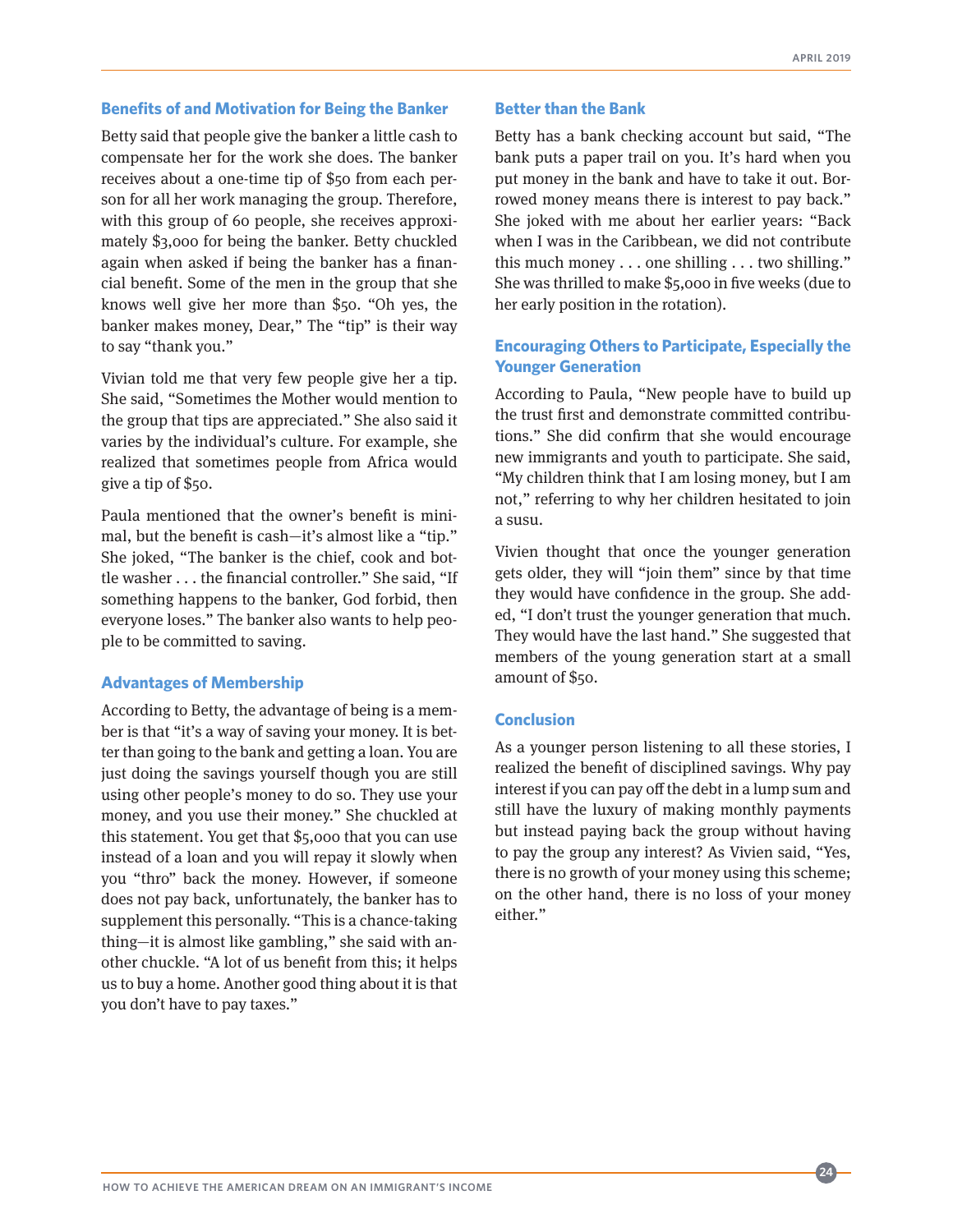# <span id="page-24-0"></span>**[Tandas in Two Latino Communities](#page-1-0)  [in New York City](#page-1-0)**

By Dr. Toni Castro

#### **Introduction**

The first I heard about *tandas* was growing up in Mexico. There was a woman, Lourdes, who despite not being a close friend of my mother, for many years came to my home every week and spent about an hour enjoying a glass of *agua fresca* and chatting about any current local event. She would then leave and come back the following week, but I never saw her in other social events and never got to meet her family. Years later, I learned that the reason she came so frequently was to pick up my mom's contribution to the tanda. It was also years later, when I was living in the United States doing research on the ways that immigrant people in low-income brackets lived, that I became intrigued by these practices which have shown to prevail across time and cultures.

This case aims to bring together some of the lessons and findings I have learned from a number of observations and interviews with savings circles in two communities in New York City—Mott Haven and Sunset Park—that are increasingly Latino. This offered me an opportunity to learn in more detail the nuances of the tanda model of rotating savings and credit circles (RoSCAs). In most cases, given the risk the coordinator runs by committing to collect and distribute the money, she (or he, in a few cases) usually gets the first position in the round.

My first informant, Andrea, is a hard-working 40-year-old woman from El Salvador, who has been living in New York for the past 14 years. She left behind three children in El Salvador and works cleaning houses in Brooklyn and New Jersey. Since she does not work for an agent, she can manage her own time and clients. This gives her time to raise her other two children, who were born in the United States. She joined a tanda with her Mexican neighbors, commonly known in El Salvadorian lexicon as *cuchuvales.*

#### **Description**

Although Andrea has been in her tanda for about three years, of all the members, she only knows her friend who invited her to join and the coordinator, Rodolfo, who is from Puebla, Mexico. She makes weekly payments of \$400 for two positions ("hands"), each worth \$200. She takes one payout of \$5,400 at the beginning of the cycle and another one at the end. She explained that, "When you get the first numbers, it's a loan with no interest, but if you get one of the last ones, it's savings." The reason she decided to take two positions was to force herself to save and send enough money to support her three children in El Salvador until they graduate from university.

The coordinator is Rodolfo, who has been running tandas for 13 of the 15 years he has been living in the United States. He started with ten friends at his workplace each contributing \$100 dollars per week. These friends asked if they could invite their friends, extending the tanda to 27 members. Even though he has never met some of the members of the group, he relies on the members he knows to vouch for their friends. Each member in the group has at least two other members they vouch for. For example, the woman who helps him at his workplace is liable for the contributions of eight other members. Rodolfo keeps track of contributions in a notebook he carries in his backpack, along with the money he collects. No one signs a contract to enter the group. Occasionally Rodolfo covers for the contributions of members who have not yet paid so he can make the full payout to the member who is supposed to get it that week.

#### **Uses of the Payout**

Andrea explained that she saves in a tanda "because it is not always easy to put aside \$200 or \$400 every week" from her low-paying job, with an income and schedule that vary from week to week. Indeed, Andrea has sometimes faced difficulties making her contribution. On the rare occasions this happened, she borrowed money from close friends with the promise to pay back as soon as she gets her payout from the tanda. In some cases, she had to take a loan from a person who lends money at low rates in the neighborhood in order to make her contribution.

The application of the payouts is usually for longterm goals. Rodolfo has seen members use their payouts to build houses in their home country (most of them are from Mexico), or to buy vehicles or to invest in small businesses, mostly small *tiendas*, or shops. He recalled the story of a member who built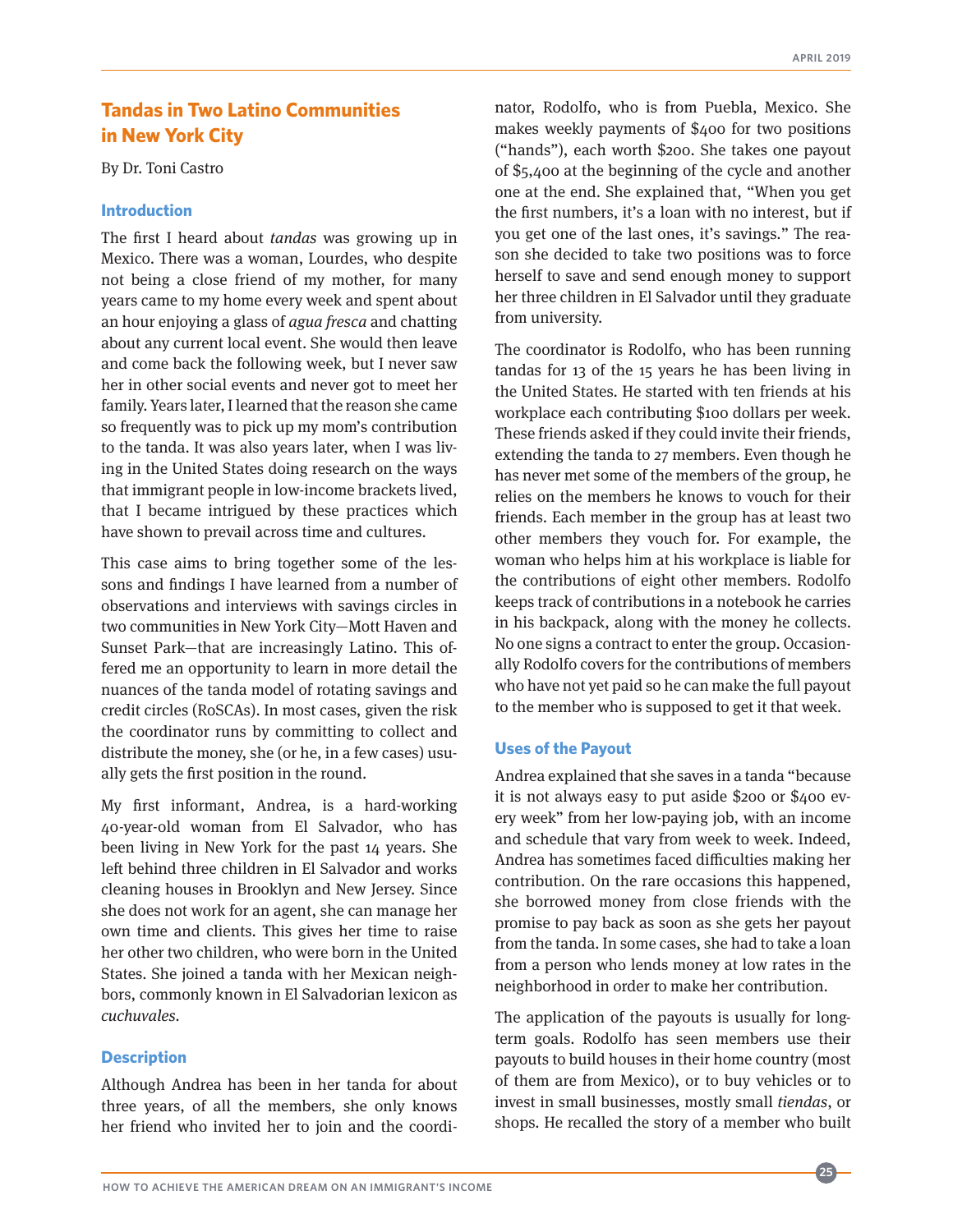his house in Mexico primarily through savings from the tanda. The whole family in that case was so committed to making their weekly payments of \$800, at times they would not eat just to be able to make the full contribution.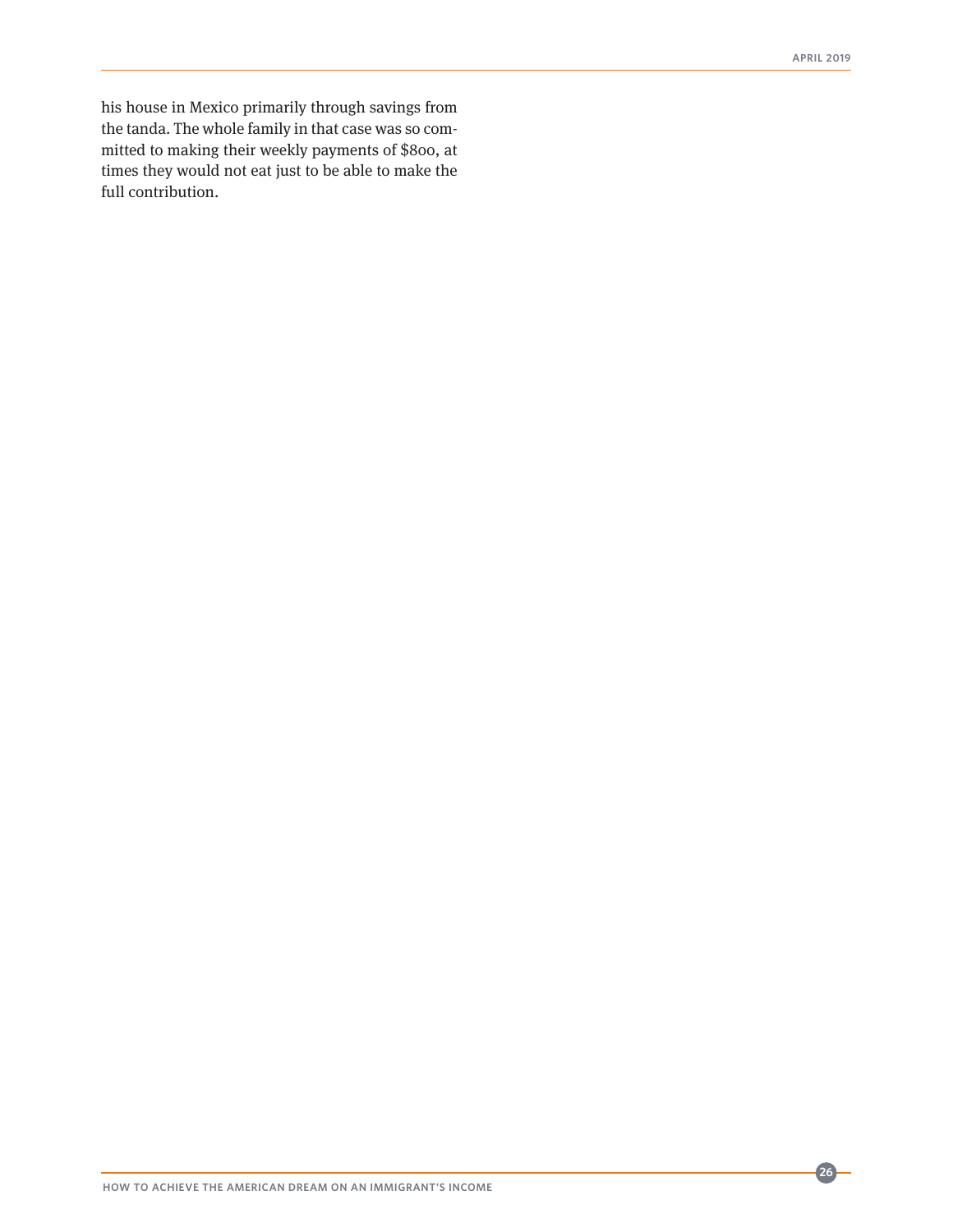# <span id="page-26-0"></span>**[Bibliography](#page-1-0)**

Adams, Dale W. "The Expanding World of Self-Help Financial Groups." Unpublished paper. June 26, 2017. Accessed March 1, 2019.

Ardener, Shirley, and Sandra Burman. *Money-Go-Rounds: The Importance of Rotating Savings and Credit Associations for Women.* Oxford, UK: BERG, 1995.

Bonnett, Aubrey W. *Institutional Adaptation of West Indian Immigrants to America—An Analysis of Rotating Credit Associations.* Washington DC: University Press of America. 1981.

Demirgüç-Kunt -Kunt, Asli, et al. "The Global Findex Database 2017: Measuring Financial Inclusion and the Fintech Revolution." The World Bank Group, 2018.

Grieco, Elizabeth. "What Kind of Work Do Immigrants Do? Occupation and Industry of Foreign-Born Workers in the United States." Migrationpolicy.Org, 2004, https://www.migrationpolicy.org/research/ what-kind-work-do-immigrants-do-occupationand-industry-foreign-born-workers-united-states. Accessed March 1, 2019.

Ibrahim, Habiba. "Participation in Rotating, Savings, and Credit Associations and Enhanced Asset Accumulation among African Immigrants in the United States: An Institutional Approach." 2016. ProQuest Dissertations and Theses.

Krogstad, Jens, and Jynnah Radford. "Education Levels of U.S. Immigrants Are on the Rise." Pew Research Center, 2019, http://www.pewresearch.org/ fact-tank/2018/09/14/education-levels-of-u-s-immigrants-are-on-the-rise/. Accessed March 1, 2019.

Laguerre, Michel S. *American Odyssey: Haitians in New York City.* Cornell University Press, 1984.

Library of Congress. "Students - Procedure - The American Dream - Lesson Plan | Teacher Resources - Library of Congress". Loc.Gov, 2019, https://www. loc.gov/teachers/classroommaterials/lessons/american-dream/students/thedream.html. Accessed 27 Feb 2019.

Light, Ivan Hubert. *Ethnic Enterprise in America; Business and Welfare among Chinese, Japanese, and Blacks.* University of California Press, 1972.

Miller, Mauricio L. The Alternative: Most of What You Believe about Poverty Is Wrong. Lulu Publishing, 2017.

Millman, Joel. *The Other Americans: How Immigrants Renew Our Country, Our Economy, and Our Values.* New York: Viking Press. 1997.

Oh, Joong-Hwan. "Economic Incentive, Embeddedness, and Social Support: A Study of Korean-Owned Nail Salon Workers' Rotating Credit Associations." *International Migration Review* 41 no. 3 (2007), pp. 623–655.

Organisation for Economic Co-operation and Development. "Immigrants by Sector." Stats.Oecd.Org, 2019, https://stats.oecd.org/Index.aspx?DataSet-Code=DIOC\_SECTOR. Accessed March 1, 2019.

Painter, Matthew A., and Zhenchao Qian. "Wealth Inequality among New Immigrants." *Sociological Perspectives* 59, no. 2 (June 2016), pp. 368–394, doi:10.1177/0731121415589138.

Servon, Lisa. *The Unbanking of America: How the New Middle Class Survives.* 1st ed., Houghton Mifflin Harcourt, 2017.

Thompson, Silva. "Moving from Rags - to - Riches: Together or Alone? Underground Cooperative Savings: An Ethnography of Workplace Rotating Savings & Credit Associations (ROSCAs)." 2016, Pro-Quest Dissertations and Theses.

Vélez-Ibáñez, Carlos G. *Bonds of Mutual Trust: The Cultural Systems of Rotating Credit Associations among Urban Mexicans and Chicanos.* Rutgers University Press, 1983.

Vélez-Ibáñez, Carlos G. *An Impossible Living in a Transborder World: Culture, Confianza, and Economy of Mexican-Origin Populations.* Tucson: The University Press of Arizona, 2010.

Zeller, Manfred. "The Role of Micro-Finance for Income and Consumption Smoothing." Inter-American Development Bank, 1999, pp. 1–25, https:// www.findevgateway.org/sites/default/files/mfg-enpaper-the-role-of-micro-finance-for-income-andconsumption-smoothing-feb-1999.pdf. Accessed February 27, 2019.

Zong, Jie, and Jeffrey Hallock. "Frequently Requested Statistics on Immigrants and Immigration in the United States." Migrationpolicy.Org, 2018,